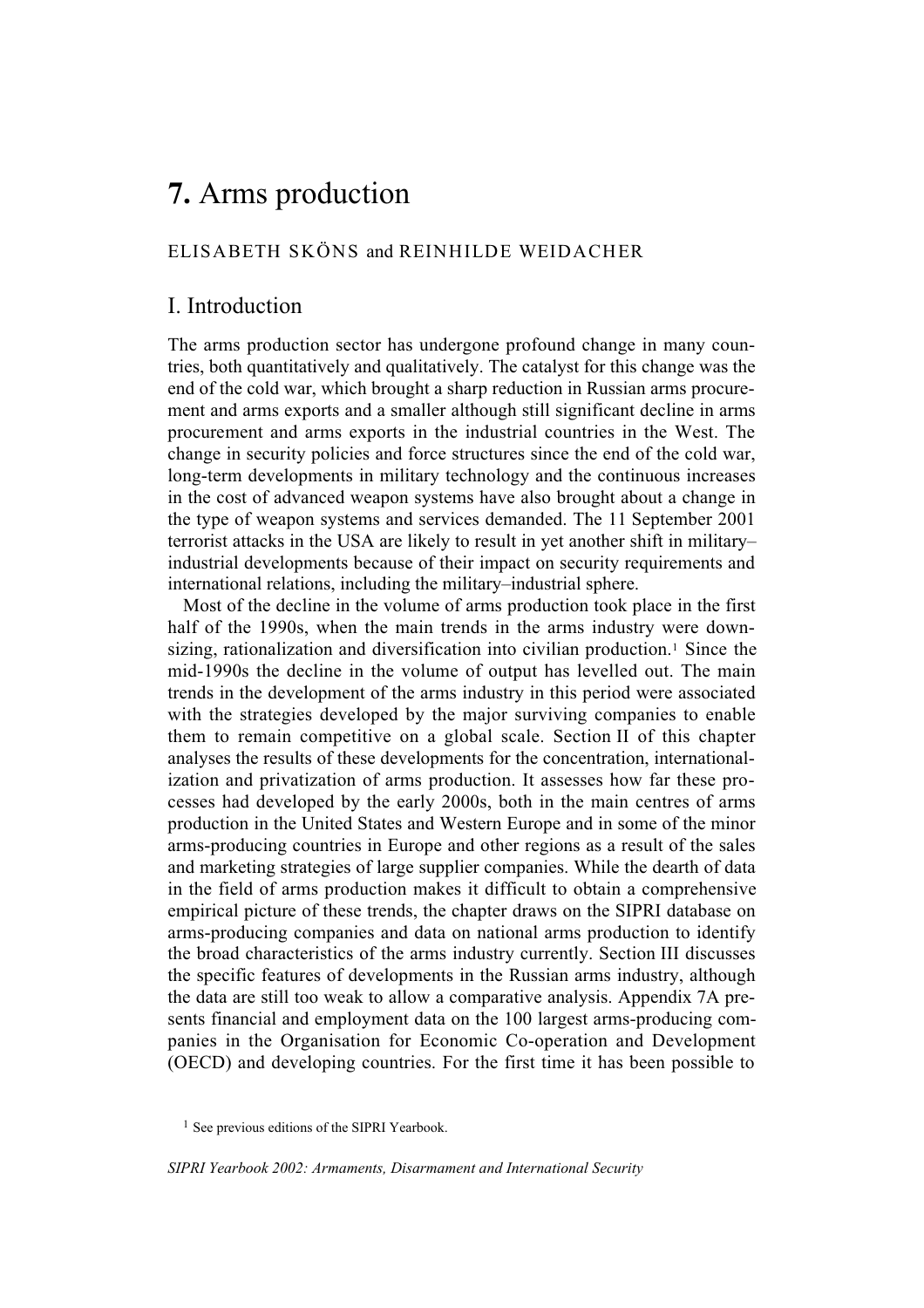| Country   |                           | 1990                 | 1995    | 1996                 | 1997    | 1998                 | 1999                 | 2000    | Change<br>$(\%)$<br>1990-<br>2000 |
|-----------|---------------------------|----------------------|---------|----------------------|---------|----------------------|----------------------|---------|-----------------------------------|
| <b>UK</b> | Arms sales                | 24 470               | 19 940  | 21910                | 22 730  | 22 530               | 19410                |         | $-21$                             |
|           | Arms exports              | 9 1 4 0              | 8 1 7 0 | 10 430               | 10 940  | 9 5 5 0              | 6 6 3 0              | 6 6 8 0 | $-27$                             |
| France    | Arms sales                | 20 740               | 13 940  | 14 280               | 15 170  | 14 8 10              | 12.370               | 11 060  | - 47                              |
|           | Arms exports              | 6430                 | 2 8 4 0 | 4 3 0 0              | 6 2 6 0 | 5920                 | 3 5 6 0              | 2490    | $-61$                             |
| Germany   | Arms sales                | 12 9 30              | 5 7 9 0 | $\ddot{\phantom{0}}$ | . .     | $\cdot$ .            |                      |         |                                   |
|           | Arms exports              | 890                  | 1000    | 500                  | 680     | 650                  | 1 370                | 630     | $-29$                             |
| Italy     | Arms sales                | $\ddot{\phantom{0}}$ | 3 2 2 0 | $\ddotsc$            | . .     | $\ddot{\phantom{0}}$ | . .                  | . .     | $\cdot$ .                         |
|           | Arms exports              | 980                  | 660     | 620                  | 750     | 960                  | 840                  | 560     | - 63                              |
| Nether-   | Arms sales                | 1920                 | 1440    | 1 1 9 0              | 1 5 2 0 | 1490                 | $\ddot{\phantom{0}}$ |         |                                   |
| lands     | Arms exports              | 850                  | 420     | 730                  | 850     | $\ddot{\phantom{0}}$ | . .                  |         |                                   |
| Sweden    | Arms sales                | 1 020 <sup>c</sup>   | 1 0 4 0 | 1 1 1 0              | 1 300   | 1490                 | 1 2 3 0              | 1 2 1 0 | + 19                              |
|           | Arms exports <sup>d</sup> | 460                  | 370     | 340                  | 340     | 390                  | 400                  | 480     | $+4$                              |
| Spain     | Arms sales                | 2 7 7 0              | 2 100   | 2 1 7 0              | 2 3 1 0 | 2 3 5 0              | 2600                 |         | - 6                               |
|           | Arms exports <sup>e</sup> | 360                  |         |                      | 500     | 450                  | . .                  |         |                                   |

**Table 7.1.** National arms sales*<sup>a</sup>* and arms exports,*b* Western Europe, 1990–2000 Figures are in US \$m. at 2000 prices and exchange rates. Figures in italics are percentages.

*<sup>a</sup>* Data on arms sales are for total arms sales of the country (i.e., for domestic arms procurement and for export). For some countries, such data are provided by the government or a defence industry association, for other countries they are estimated by SIPRI, by adding arms exports and subtracting arms imports from figures for national arms procurement.

*<sup>b</sup>* Data on arms exports are provided separately from arms sales and are seldom comparable to arms sales because of differences in the definition of military equipment. Therefore, the table does not show arms exports as a percentage of arms sales. The use of such shares in a cross-country comparison would be somewhat misleading.

*<sup>c</sup>* Data are for 1991.

*<sup>d</sup>*The Swedish definition of arms export changed in 1993.

*<sup>e</sup>* Data on arms exports are derived from Ministry of Defence, *La industria de defensa en España, 1999* [The defence industry in Spain, 1999]. These data differ significantly from arms exports statistics provided by the Spanish Ministry of Economy (see appendix 8E).

*Sources*: Appendix 7B.

compile similar data, although still tentative, on Russian companies. These data are also provided in appendix 7A together with the sources and methods used in the data compilation. Appendix 7B describes the availability of data on national arms production by governments and defence industry associations and their limitations.

The reduction in the demand for military equipment during the 1990s was significant, both in the aggregate and for some individual countries. NATO statistics show that the combined military equipment expenditures of all NATO countries dropped by 40 per cent in real terms from the peak level in 1987 to 2001—by 43 per cent in the United States and by 35 per cent in NATO Europe, although with great variation between countries. In Europe the reductions took place during the first half of the 1990s. Since 1997 equipment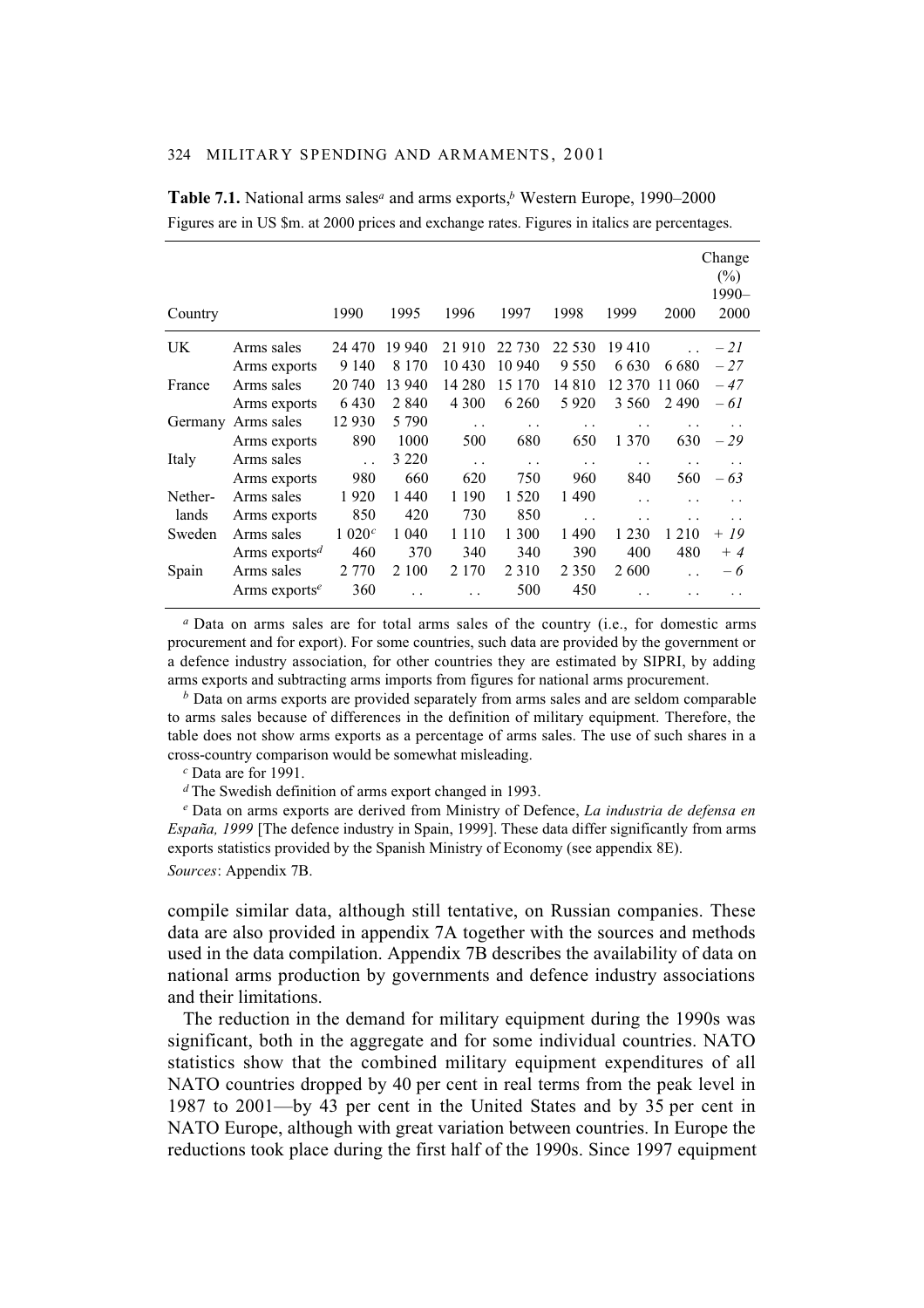expenditure in NATO Europe has increased by 6 per cent in real terms. According to the NATO statistics, the decline in total NATO equipment expenditure since 1997 is due to the continuing reduction in US expenditure on equipment.<sup>2</sup>

Estimates of national arms sales—used as an approximation of arms production—for the seven largest arms-producing countries in Western Europe show a sharp decline between 1990 and 1995 in most countries, and a slower decline thereafter (table  $7.1$ ).<sup>3</sup> The decline has presumably also been sharp in Germany and Italy, although no statistics are available for these countries. Among the seven countries listed in table 7.1, arms production has increased only in Sweden, a reflection of the JAS-39 Gripen combat aircraft programme. In recent years the decline in arms exports has been sharper than in arms production. Attempts to compensate for decreased domestic arms procurement by increased arms exports thus may not have been successful.

# II. Concentration, internationalization and privatization

In the early post-cold war period the decline in the demand for military equipment and the continuously rising research and development (R&D) requirement for major weapon systems reinforced economic pressure to concentrate and internationalize arms production activities and led to increased acceptance of foreign ownership of arms-producing facilities. In countries where much of the arms industry was still under state ownership there was also pressure for privatization in order to enable or facilitate mergers with other companies, particularly in cases of cross-border acquisitions.

The international system for the production and trade in weapons has evolved in line with developments in the mode of production, military technology and the security environment and with military requirements.4 Changes in the organization and control of the production and sale of weapons have created major changes in the rate of concentration, internationalization and privatization.

The mass production of weapons began in the 19th century as a result of the industrial and technological revolution. A separate military–industrial sector emerged, which was privately owned and produced weapons largely for profit. It was dominated by a few large companies with a markedly international orientation. Exports and production were relatively unregulated, because they were perceived to facilitate the maintenance of innovative capabilities and the productive base. In the late 19th century, one of the largest companies, Krupp (Germany) exported 86 per cent of its arms production. In the period between

<sup>2</sup> See appendix 6B in this volume; and NATO, *Financial and Economic Data Relating to NATO Defence–Defence Expenditures of NATO Countries (1980–2001)*, Press Release M-DPC-2(2001)156, 18 Dec. 2001, URL <http://www.nato.int/docu/pr/2001/p01-156e.htm>.

<sup>3</sup> Similar data for the US arms industry are not available.

<sup>4</sup> Krause, K., *Arms and the State: Patterns of Military Production and Trade* (Cambridge University Press: Cambridge, 1992), summarized in Held, D. *et al*., *Global Transformations (*Polity Press: Cambridge and Oxford, 1999). See also Dunne, P., 'The defense industrial base', eds K. Hartley and T. Sandler, *Handbook of Defense Economics*, vol. 1 (Elsevier Science: Amsterdam, 1995).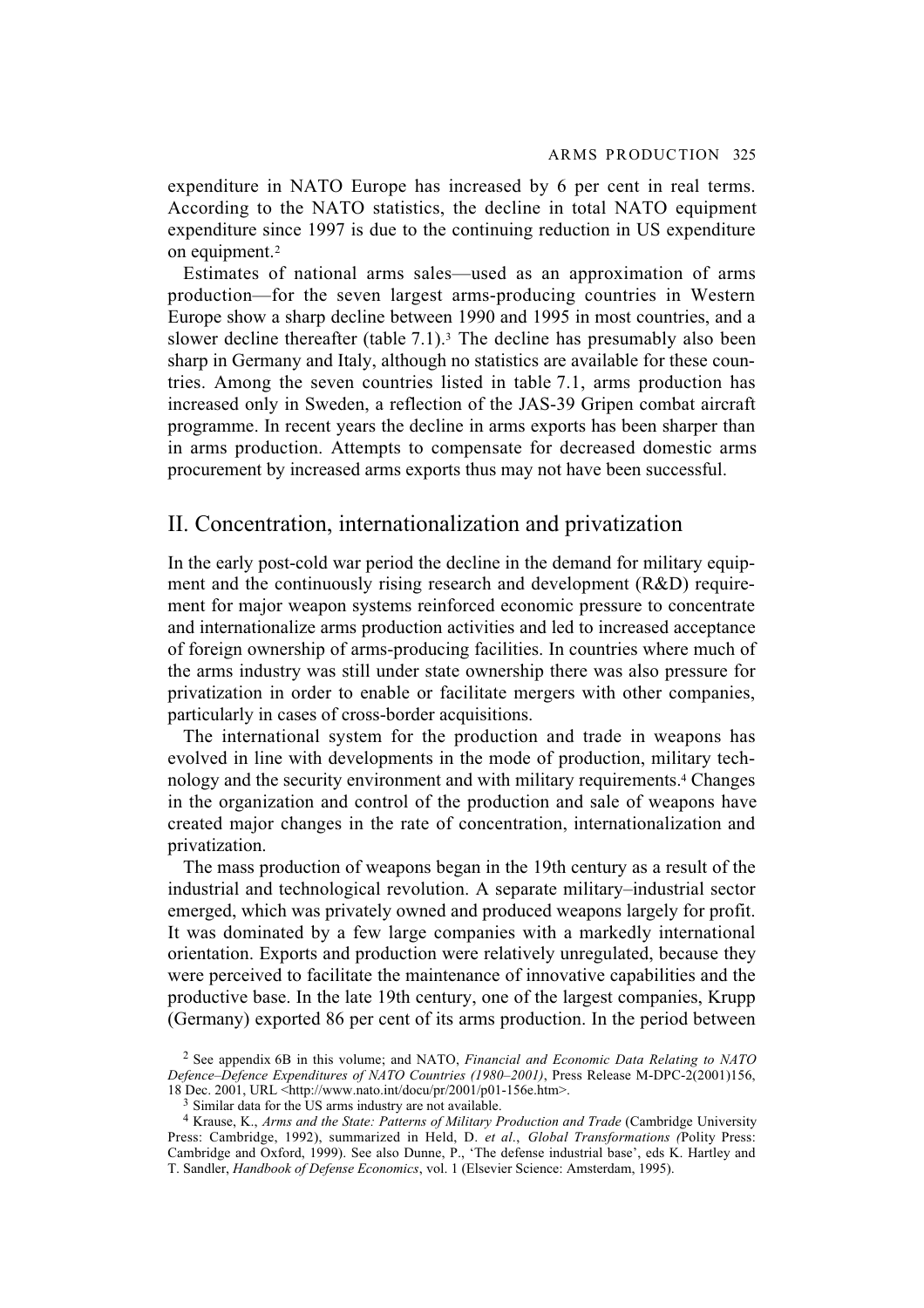the two world wars, when the demand for weapons declined, the companies formed cartels to divide the reduced international market among them.

Beginning in the 1930s and continuing through World War II the major powers built up indigenous arms industries under national control. The development and production of weapons were focused solely on war. World War II involved a dramatic increase in arms production, a profound reconfiguration of the pattern of arms production and a sharp reduction in the international arms trade. Massive state intervention in the arms trade and production system was required to ensure the supply of arms and continuous military innovation.

During the cold war, arms production and the arms trade were dominated by the two superpowers. Arms production and trade reacquired a global dimension as arms transfers were used by the superpowers in their East–West rivalry. The cold war arms trade system appears to have been an historical exception in that the system of arms production and arms trade was so strongly dominated by governments and conditioned by the bipolar structure of world politics.

Since the end of the cold war, the global system of arms production and arms trade has again undergone a transformation. During this period of shrinking demand and rapid developments in military technology, the armsproducing companies which have emerged as large suppliers have used strategies of growth (primarily through mergers and acquisitions) to remain competitive. They have had to cope with rising R&D costs, access foreign markets and gain leverage with their main customers: national governments. In this restructuring the USA has taken the lead, aided by the size of the arms procurement and R&D budgets of the US Government. This has resulted in changes in the global structure of arms production, its industrial structure, state–industry relations and company characteristics.<sup>5</sup>

#### **Concentration**

In modern times, the arms industry has been much less concentrated than comparable civilian high-technology industries. A probable factor behind this difference is the preference for procurement from national production in countries which had the industrial capability and economic resources to do so. However, since the end of the cold war, economic pressure for concentration has resulted in a major shift in government perceptions and policies towards the domestic defence industrial base. There has been an increased acceptance of concentration and monopolistic tendencies in the arms industry.

In the post-cold war period, the rate of concentration has increased significantly among the 100 largest arms-producing companies on the SIPRI Top 100 list. Table 7.2 presents the change in concentration ratios for different groups of the largest of these companies, both in their total markets (total sales) and in their military markets (arms sales). In 1990 the concentration

<sup>5</sup> For an analysis of the consolidation process and its implications for the 1990s see Markusen, A. R. and Costigan, S. S. (eds), *Arming the Future: A Defense Industry for the 21st Century* (Council on Foreign Relations Press: New York, 1999).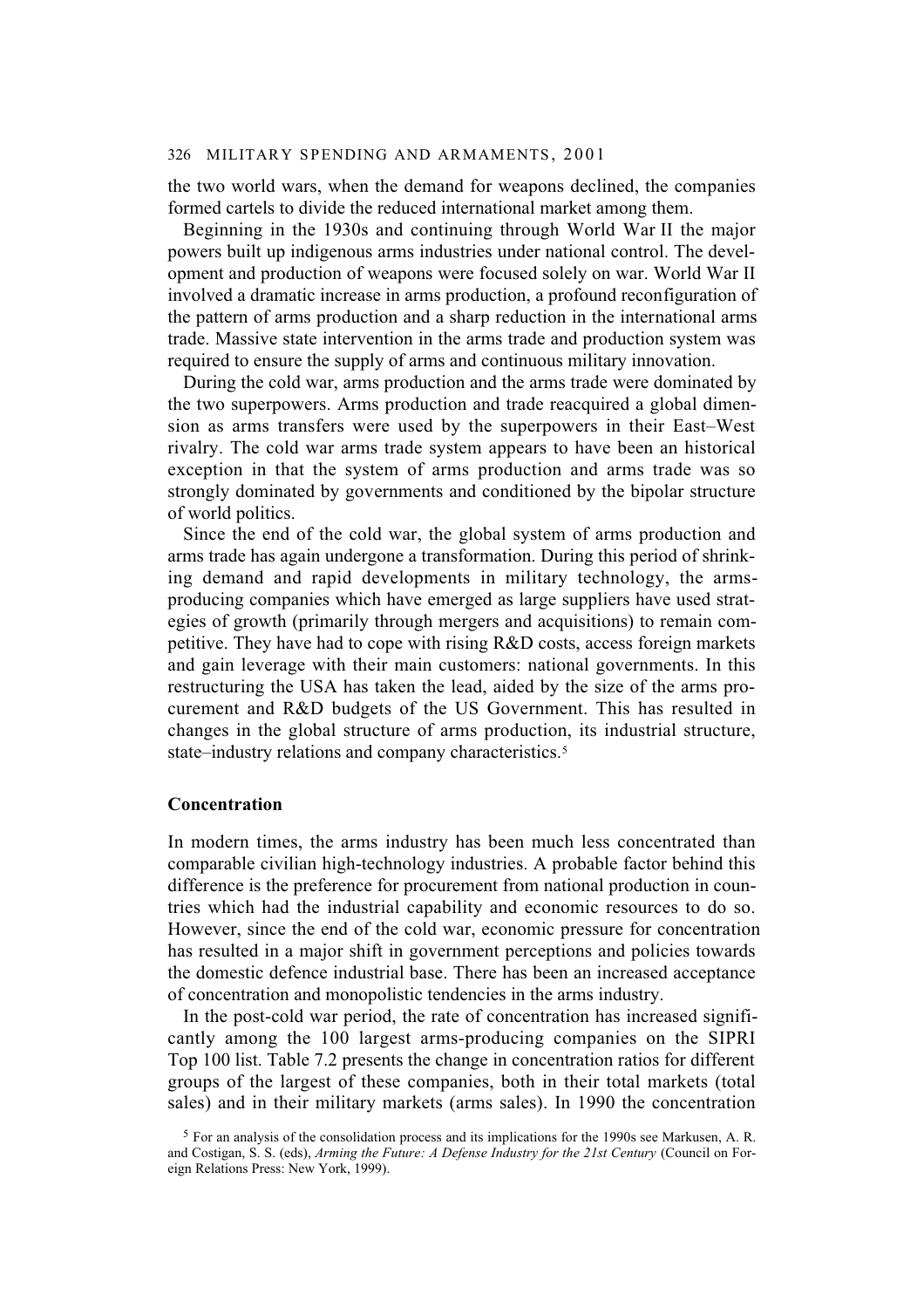|                      | Concentration ratios (% of combined total of Top 100) |      |      |             |      |      |  |  |
|----------------------|-------------------------------------------------------|------|------|-------------|------|------|--|--|
|                      | Arms sales                                            |      |      | Total sales |      |      |  |  |
| Company section      | 1990                                                  | 1995 | 2000 | 1990        | 1995 | 2000 |  |  |
| 5 largest companies  | 22                                                    | 28   | 42   | 33          | 34   | 40   |  |  |
| 10 largest companies | 37                                                    | 42   | 58   | 51          | 53   | 57   |  |  |
| 15 largest companies | 48                                                    | 53   | 66   | 61          | 65   | 68   |  |  |
| 20 largest companies | 57                                                    | 61   | 72   | 69          | 73   | 76   |  |  |

**Table 7.2.** Change in concentration ratios, SIPRI Top 100 companies, 1990–98 Figures are percentages.

*Source*: The SIPRI arms industry database.

ratios for arms sales were very low—much lower than for their total sales. This reflects the fact that commercial markets were more concentrated than military markets. By 2000 concentration ratios were considerably higher in the military markets. The increase in concentration in the 1990s was most marked for the group of the 5 and 10 largest companies, but there were also significant increases in other groups. The process of concentration was relatively slow during the first half of the decade. In the second half, the rate of concentration increased considerably.

By 1995 the rate of concentration in arms production was still not as high as in comparable non-military production, but by 2000 the difference had tended to disappear. For the 10 largest companies the concentration was higher in arms sales than in total sales in 2000. This indicates that during the 1990s the dilemma of the choice between the benefits of economies of scale and the benefits of competition, the central defence industrial policy dilemma for the past 40 years, had gradually been resolved in favour of scale.<sup>6</sup> Economic forces have been given freer play in military sales, which has resulted in a concentration rate almost similar to that of the non-military markets—at least for the largest arms-producing companies. This will probably raise difficult political issues. In their arms procurement processes countries will confront large international arms-producing companies with strong market power.<sup>7</sup>

Increased concentration has resulted in an increase in the size of the largest arms-producing companies, both in relation to other companies and in relation to the total procurement budgets of domestic governments. The few very large companies at the very top of the SIPRI Top 100 list in 2000 (appendix 7A) are significantly larger in terms of arms sales than their counterparts in 1990.

 $6$  For more on the economic dynamics of this policy dilemma see Smith, R., 'Defence procurement and industrial structure in the UK', *International Journal of Industrial Organisation*, vol. 8 (1990), pp. 185–205.

 $<sup>7</sup>$  Dunne, J. P. and Smith, R. P., 'The evolution of the international arms industry', Paper presented to</sup> the Fifth Annual Middlesex Conference on Economics and Security, Middlesex University, London, 15–16 June 2001, URL <http://bobbins.mdx.ac.uk/~john6/conf2001/paper522001.pdf>. This paper presents a quantitative analysis of the changes in the structure of the market and the degree of concentration in the arms industry based on the SIPRI data on arms-producing companies for the period 1990–98.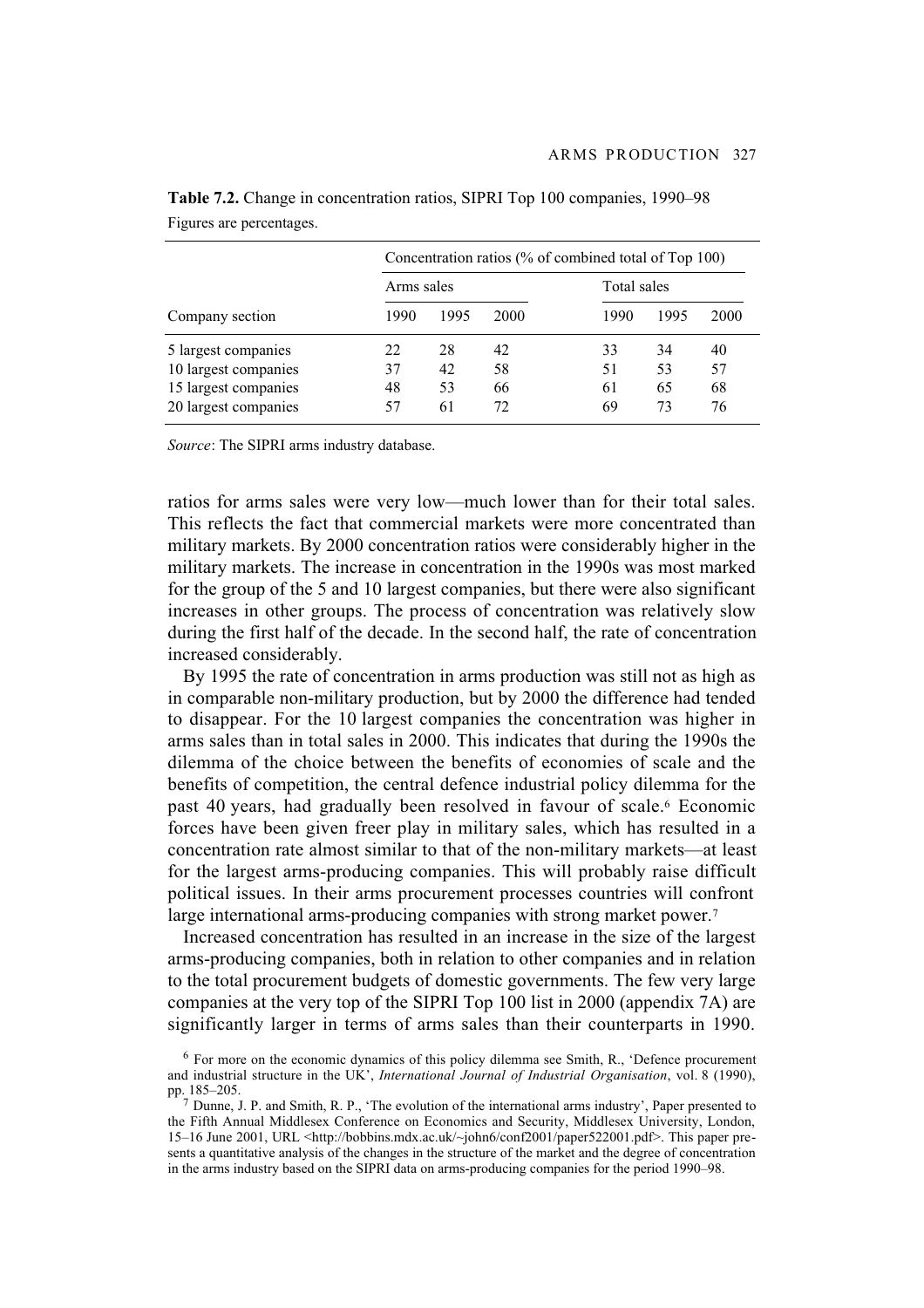These are the companies that emerged as the largest defence contractors from the series of mergers and acquisitions (M&A) in the late 1990s. Growth is the result primarily of acquisitions, not internal growth. The problems associated with large-scale acquisitions—increased debts and difficulties with integrating acquired activities—have led several of the largest companies (e.g., Lockheed Martin, Boeing and Raytheon) to begin divesting some of their non-core activities with the aim of focusing their business activities and reducing their debts.8 Other companies, such as Northrop Grumman and General Dynamics, continue their expansion in military activities, in particular in information technology (IT) services to the US Department of Defense (DOD).9

The high rate of concentration can also be seen in the dominance of a few contractors in government arms procurement. In the USA, the share of the five largest recipients of prime contract awards has increased from 22 per cent of total US DOD prime contract awards in 1990 to 31 per cent in 2000. Two companies, Lockheed Martin and Boeing, received 11 and 9 per cent, respectively, of the total value of US DOD prime contract awards in fiscal year (FY) 2000.10 Similarly, the domestic arms sales of the British BAE Systems and French Thales—two of the largest European arms-producing companies—accounted for 15–20 per cent of total arms procurement from domestic production in 2000.11

Concentration takes place primarily through mergers and acquisitions and through joint ventures. Table 7.3 lists the major acquisitions during 2001 in the Euro-Atlantic area. It shows that although the US M&A peaked in the period 1994–97, the process continued to 2001, albeit on a less intensive scale.

The main development in US concentration in 2001 was the \$2.1 billion acquisition of Newport News Shipbuilding, owner of one of six major shipyards in the USA. General Dynamics, owner of three of the other shipyards, was blocked from the acquisition, based on the conclusions of the DOD that it 'would eliminate competition for nuclear submarines' and 'harm competition for surface combatants and for the development of emerging technologies for both nuclear submarines and surface ships'.12 Instead, the DOD decided to allow the bid by Northrop Grumman, owner of the other two shipyards.

<sup>8</sup> Lockheed Martin had a debt of \$10 billion at end-2000. Lockheed Martin, *Annual Report 2000*, p. 56.

<sup>9 &#</sup>x27;Flat DOD budgets force contractors to diversify into booming sector', *Defense News*, 26 Feb. 2001, p. 34.

<sup>10</sup> US Department of Defense, *100 Companies Receiving the Largest Dollar Volume of Prime Contract Awards*, fiscal years 1990 and 2000.

 $11$  Estimates are based on the share of the company's domestic arms sales in total domestic armaments spending. For BAE Systems: £1.5–2 billion in £10 billion; for Thales:  $\epsilon$ 1.5 billion in  $\epsilon$ 10 billion. Company annual reports; British and French official data on national arms sales; and appendix 7B in this volume. 12 'Northrop Grumman expects Newport News buyout soon', *Jane's Defence Weekly,* 31 Oct. 2001,

p. 34.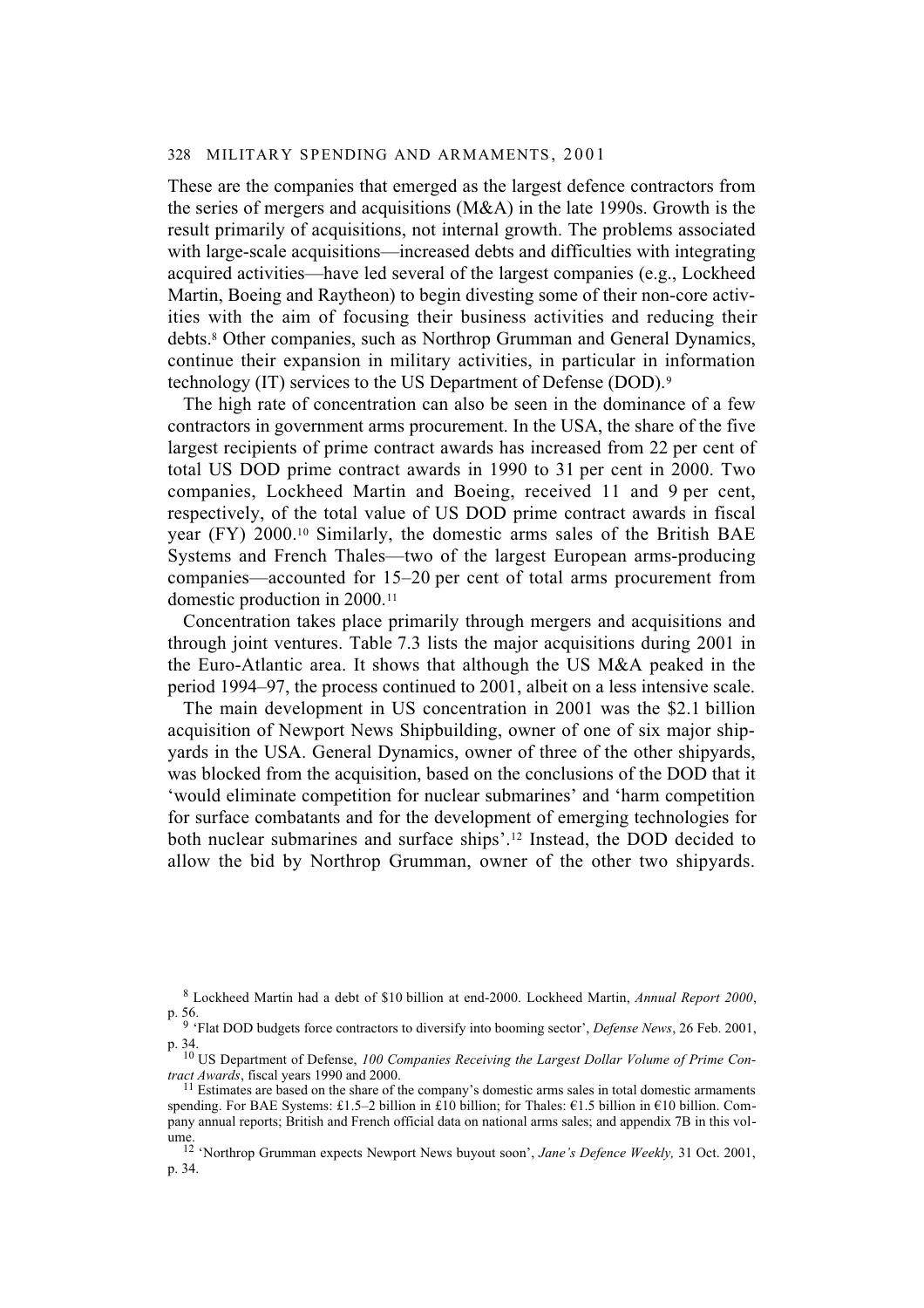| Buyer                       | Acquired                    | Seller     |                                  |                      | Deal      |
|-----------------------------|-----------------------------|------------|----------------------------------|----------------------|-----------|
| company (country)           | company                     | country    | Sector <sup><math>a</math></sup> | Price                | status    |
| Intra-US                    |                             |            |                                  |                      |           |
| AlliantTech Systems         | Thiokol Propulsion          | <b>USA</b> | $\ddot{\phantom{0}}$             | 685                  | Completed |
| AlliantTech Systems         | Unit of Blount Int.         | <b>USA</b> | SA/A                             | 250                  | Agreed    |
| <b>BF</b> Goodrich          | Unit of Raytheon            | <b>USA</b> | E1                               | $\ddot{\phantom{0}}$ | Completed |
| <b>DRS</b> Technologies     | Unit of Boeing              | <b>USA</b> | El                               | 84                   | Agreed    |
| <b>EDO</b>                  | Dynamic Systems             | <b>USA</b> | IT                               | $\ddot{\phantom{0}}$ | Agreed    |
| General Dynamics            | Primex Technologies         | <b>USA</b> | SA/A                             | $\ddot{\phantom{0}}$ | Completed |
| L-3 Communications          | Unit of AlliantTech         | <b>USA</b> | E1                               | $\ddot{\phantom{0}}$ | Agreed    |
| L-3 Communications          | Gov't Service Group         | <b>USA</b> | E1/IT                            | 38                   | Agreed    |
| Lockheed Martin             | OAO Corp.                   | <b>USA</b> | IT                               | $\ddot{\phantom{0}}$ | Agreed    |
| Northrop Grumman            | Newport News                | <b>USA</b> | Sh                               | 2600                 | Cleared   |
| Northrop Grumman            | Unit of Aerojet             |            |                                  |                      |           |
|                             | (Gencorp)                   | <b>USA</b> | E1                               | $\ddot{\phantom{0}}$ | Completed |
| Northrop Grumman            | Litton                      | <b>USA</b> | Sh                               | 2600                 | Completed |
| Titan                       | <b>BTG</b>                  | <b>USA</b> | IT                               | $\ddot{\phantom{0}}$ | Agreed    |
| Veritas Capital             | Raytheon Aerospace          | <b>USA</b> | Ac service                       | 270                  | Agreed    |
| Intra-European              |                             |            |                                  |                      |           |
| EADS (FRG/FRA/SPA)          | Patria Industries           | <b>FIN</b> | El MV SA/A $42$                  |                      | Completed |
| EADS (FRG/FRA/SPA)          | CAC Systèmes                | <b>FRA</b> | Ac                               | 5                    | Cleared   |
| HDW/Ferrostaal (FRG)        | Hellenic Shipyard           | <b>GRE</b> | Sh                               | 6                    | Agreed    |
| Transatlantic by USA/Canada |                             |            |                                  |                      |           |
| CAE (CAN)                   | Unit of BAE Systems         | UK         | E1                               | 80                   | Agreed    |
| Carlyle Group (USA)         | Unit of BAE Systems         | UK         | E1                               | 200                  | Agreed    |
| FLIR Systems (USA)          | Unit of Saab Tech Elecs SWE |            | E1                               | . .                  | Agreed    |
| General Dynamics (USA)      | Santa Barbara               | <b>SPA</b> | MV SA/A                          | 5                    | Completed |
| <b>ONCAP</b> (CAN)          | <b>BAE Systems Canada</b>   | UK         | El                               | 200                  | Agreed    |
| Transatlantic by Europe     |                             |            |                                  |                      |           |
| EADS (FRG/FRA/SPA)          | Cogent                      | <b>CAN</b> | El                               |                      | Agreed    |
| Thales (FRA)                | Magellan Corp and           |            |                                  |                      |           |
|                             | Navigation S.               | <b>USA</b> | E1                               | 70                   | Completed |
| <b>ASML</b> (NET)           | Silicon Valley Group        | <b>USA</b> | Oth                              | $\ddot{\phantom{0}}$ | Agreed    |
| GKN (UK)                    | Unit of Boeing              | <b>USA</b> | Ac                               | $\ddot{\phantom{0}}$ | Agreed    |

**Table 7.3.** Major acquisitions of arms-producing companies in North America and Western Europe, 2001

Figures are in US \$m.

USA = United States;  $FRG = Germany$ ;  $FRA = France$ ,  $SPA = Spain$ ,  $FIN = Finland$ ;  $GRE = Greece$ ;  $CAN = Canada$ ,  $UK = United Kingdom$ ;  $SWE = Sweden$ ;  $NET = Netherlands$ 

*<sup>a</sup>* For sector codes, see appendix 7A.

*Sources*: The SIPRI arms industry files on mergers and acquisitions.

The decision in favour of Northrop Grumman could be interpreted as a sign that the US Government prefers a degree of competition in its weapon acquisitions. Whether this will be successful is uncertain. In an examination of the implications of this acquisition, the Congressional Research Service (CRS) concluded that it could reduce competition in the construction of aircraft car-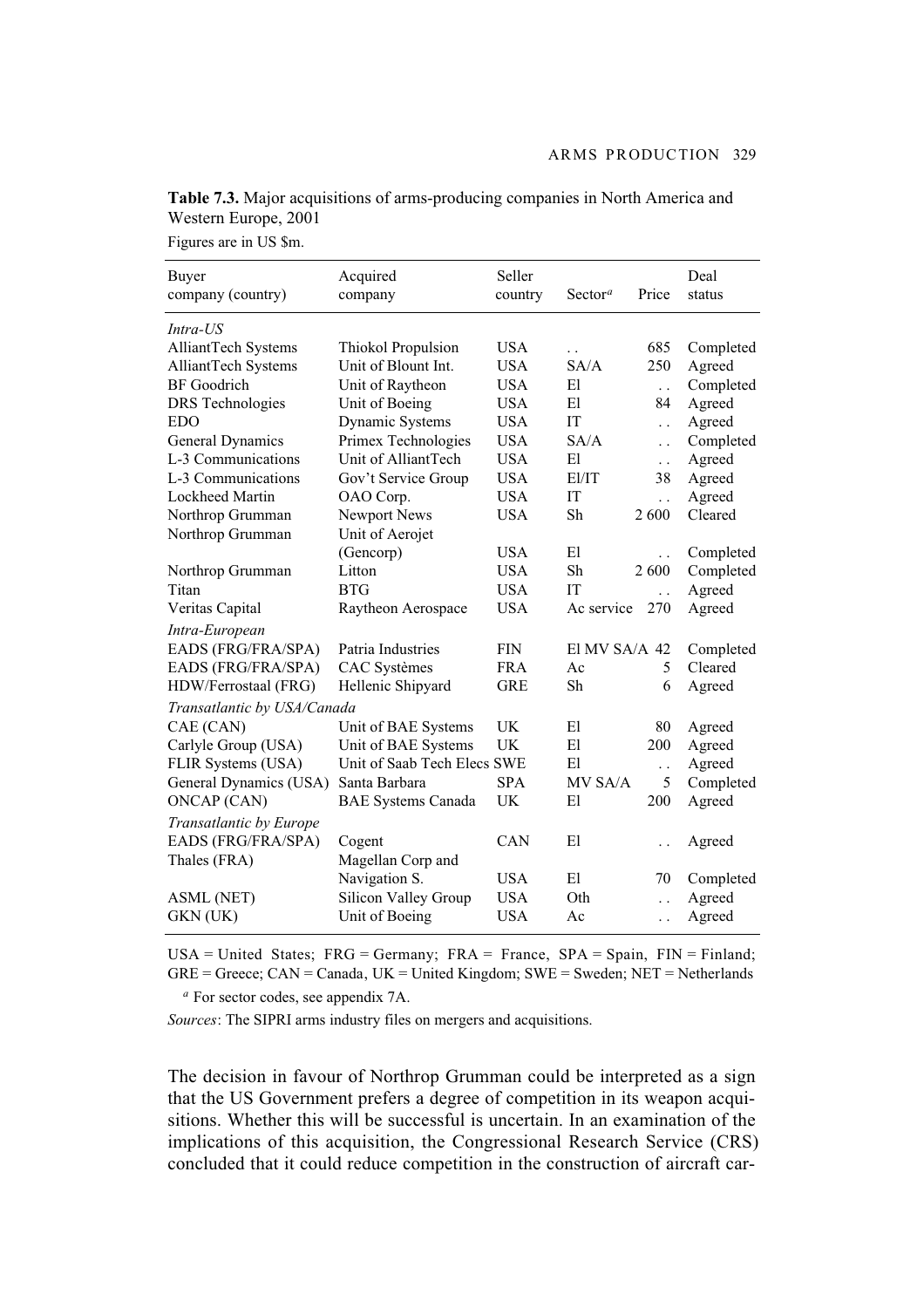riers and amphibious assault ships as well as in naval radar and combat systems.13 The deal is an illustration of the dilemma for governments of balancing the promotion of rationalization and economies of scale to achieve cost reduction against preserving competition in an already highly oligopolistic market.

In Europe, the consolidation of national arms industries took place earlier, because of the smaller domestic markets. Further concentration efforts have involved international joint ventures and mergers, resulting in integration on the European level. European integration and transatlantic industrial linkages are described in the section on internationalization.

# *Impact on company specialization*

Reduced budgets for arms procurement after the end of the cold war left armsproducing companies with three options: (*a*) leaving the military market, (*b*) reducing their dependence on military sales through diversification into civilian products, or (*c*) strengthening their position within the military market, primarily through acquisitions. The outcome of industrial adjustment strategies is likely to have a significant influence on government–industry relations. Companies specializing in specific weapon programmes often hold a dominant position in the market and thereby gain strong leverage over governments to favour their systems in the weapon acquisitions selection process.

A comparison between the 10 largest arms-producing companies in 1990 and 2000 illustrates that there has been no reduction in their specialization on military sales between 1990 and 2000. Growth and consolidation through acquisitions does not seem to have led to reduced dependence on arms sales for these companies. The same finding was arrived at by a study of defence specialization in a number of US firms.<sup>14</sup>

The restructuring process has not led to a further specialization of single companies on one specific sector of military production. Companies have maintained, if not increased, their diversification within the military sector largely as a result of acquisitions. None of the world's largest producers of military aircraft—Lockheed Martin, Boeing, and BAE Systems—derived more than 20 per cent of their total sales from sales of military aircraft in 2000. However, several of these companies have focused on a few major weapon programmes. For example, the F-16 and the F-35 (Joint Strike Fighter, JSF) combat aircraft programmes accounted for more than 15 and 25 per cent, respectively, of Lockheed Martin's order backlog in 2001.15 The contract for the JSF, which is expected to be the only new major combat aircraft development programme for several decades, was awarded to Lockheed Martin as single prime contractor in October 2001, under a 'winner-takes-all'

<sup>13</sup> *Navy Shipbuilding: Proposed Mergers Involving Newport News Shipbuilding: Issues for Congress*, Report by the Congressional Research Service, May 2001, summarized in 'DOD signals relaxed attitude towards mergers', *Defense News*, 8–14 Oct. 2002, p. 6.

<sup>&</sup>lt;sup>14</sup> Markusen, A., 'The post-cold war persistence of defense specialized firms', ed. G. Susman, *Defense Diversification in the Post-Cold War Era: Corporate Strategies and Public Policy Perspectives* (Elsevier: London, 1998).

<sup>15</sup> See chapter 8 in this volume.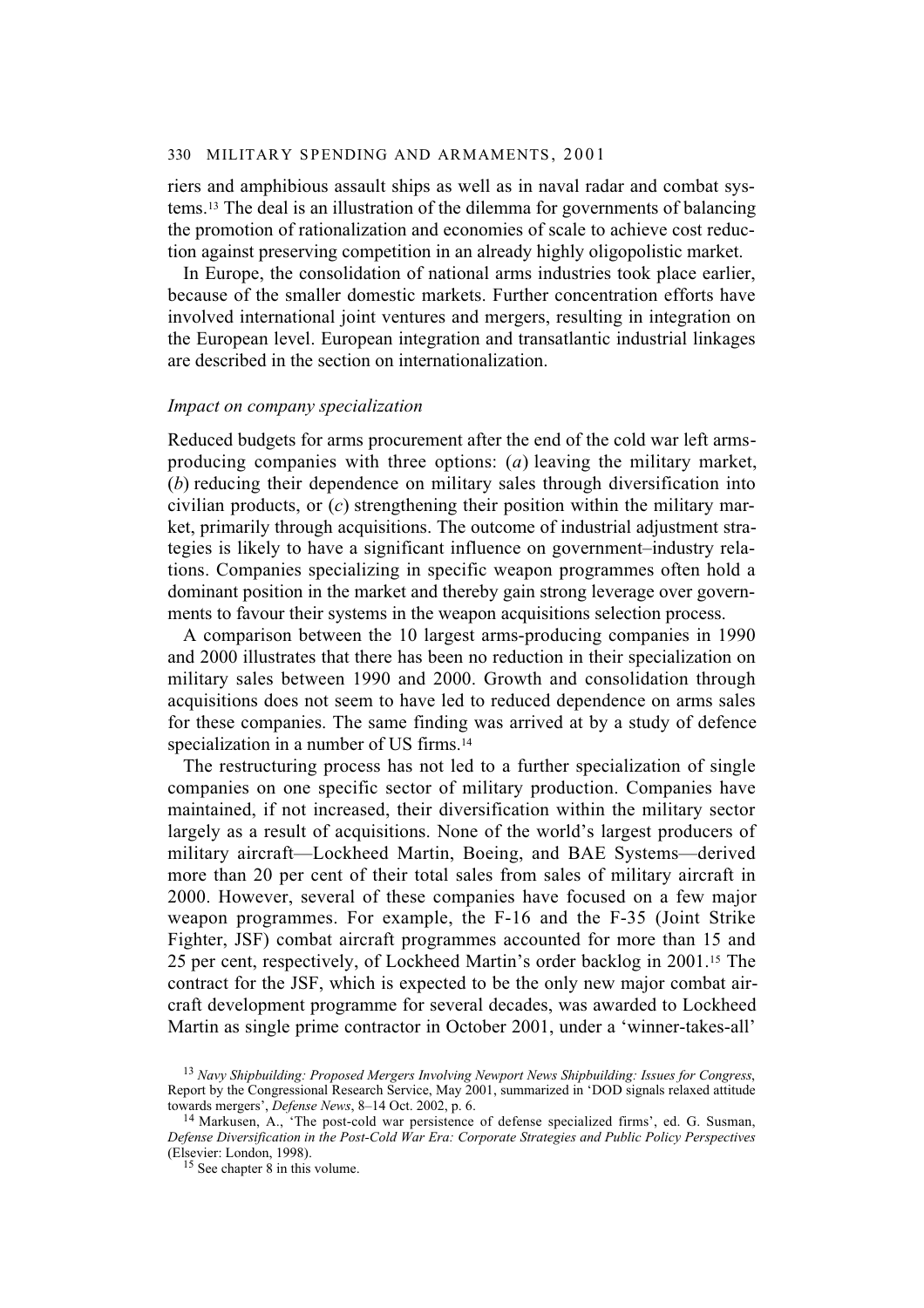procurement strategy. The contract award was accompanied by an intensive debate on the possibilities of maintaining competing technological capabilities in fighter aircraft production in the USA within the framework of this strategy.16 Lockheed Martin's third major aircraft programme, the F-22, entered a low-rate initial production phase in 2001. Similarly, for Boeing, its C-17 transport aircraft and F/A-18E/F combat aircraft programmes account for a high share of the company's Military Aircraft and Missiles division sales. Both aircraft are, however, unlikely to be produced in large numbers and Boeing's failure to win the JSF prime contract award may significantly reduce its role as a military aircraft producer.17 Therefore, government intervention has been discussed to support the company's military activities through other programmes, such as the C-17 and 767 tanker, based on industry considerations rather than on military requirements.18 Contracts for the US missile defence system are another major source of revenue for Boeing—\$1200 million in 2000. These activities accounted for roughly 15 per cent of its Space and Communications sales in 2000.19

## **Internationalization**

The arms-producing activities of companies are generally much less internationalized than their commercial activities, because of national security considerations. While there has been a higher degree of internationalization since the end of the cold war, it is still relatively limited. The main forms of internationalization in the arms industry are: international trade, foreign investment, sub-contracting, licensing, mergers and acquisitions, joint ventures and looser forms of inter-firm agreements, including co-production, management consortia and teaming arrangements.20

The types and drivers of internationalization vary with the geographical context and between the tiers of producers. The largest Western arms-producing companies derive a significant portion of their sales from exports (10–40 per cent in 2000).21 For individual weapon programmes, exports can account for an even larger share of total production. Thus, Lockheed Martin sales of F-16 combat aircraft since 1975 included slightly over 2000 aircraft to the US armed forces and almost the same amount (slightly over 1800) for export.22 New orders in 2000 for the F-16 included 220 for export and only 14 for the

<sup>&</sup>lt;sup>16</sup> RAND, 'Assessing competitive strategies for the Joint Strike Fighter: opportunities and options', 2001, URL <http://rand.org/publications/MR/MR1362/>, p. 80.

 $17$  De Briganti, G., 'After JSF, Boeing glides in military market', defense-aerospace.com, 5 Dec. 2001, URL <http://www.defense-aerospace.com/data/features/data/fe215/index.htm>.

<sup>&</sup>lt;sup>18</sup> Project on Government Oversight, 'The Pentagon attempts to quietly push two sweetheart deals for Boeing through Congress', 26 Nov. 2001, URL <http://www.pogo.org/mici/c17/c17alert.htm>.

<sup>19</sup> Boeing, *Annual Report 2000,* p. 58.

<sup>20</sup> Sköns, E., 'Western Europe: internationalization of the arms industry', ed. H. Wulf, SIPRI, *Arms Industry Limited* (Oxford University Press: Oxford, 1993), p. 190.

<sup>&</sup>lt;sup>21</sup> Estimates based on available data for the 10 largest arms-producing companies in the OECD and developing countries in 2000.

<sup>22</sup> Lockheed Martin, URL <http://www.lockheedmartin.com/factsheet/product2.html>.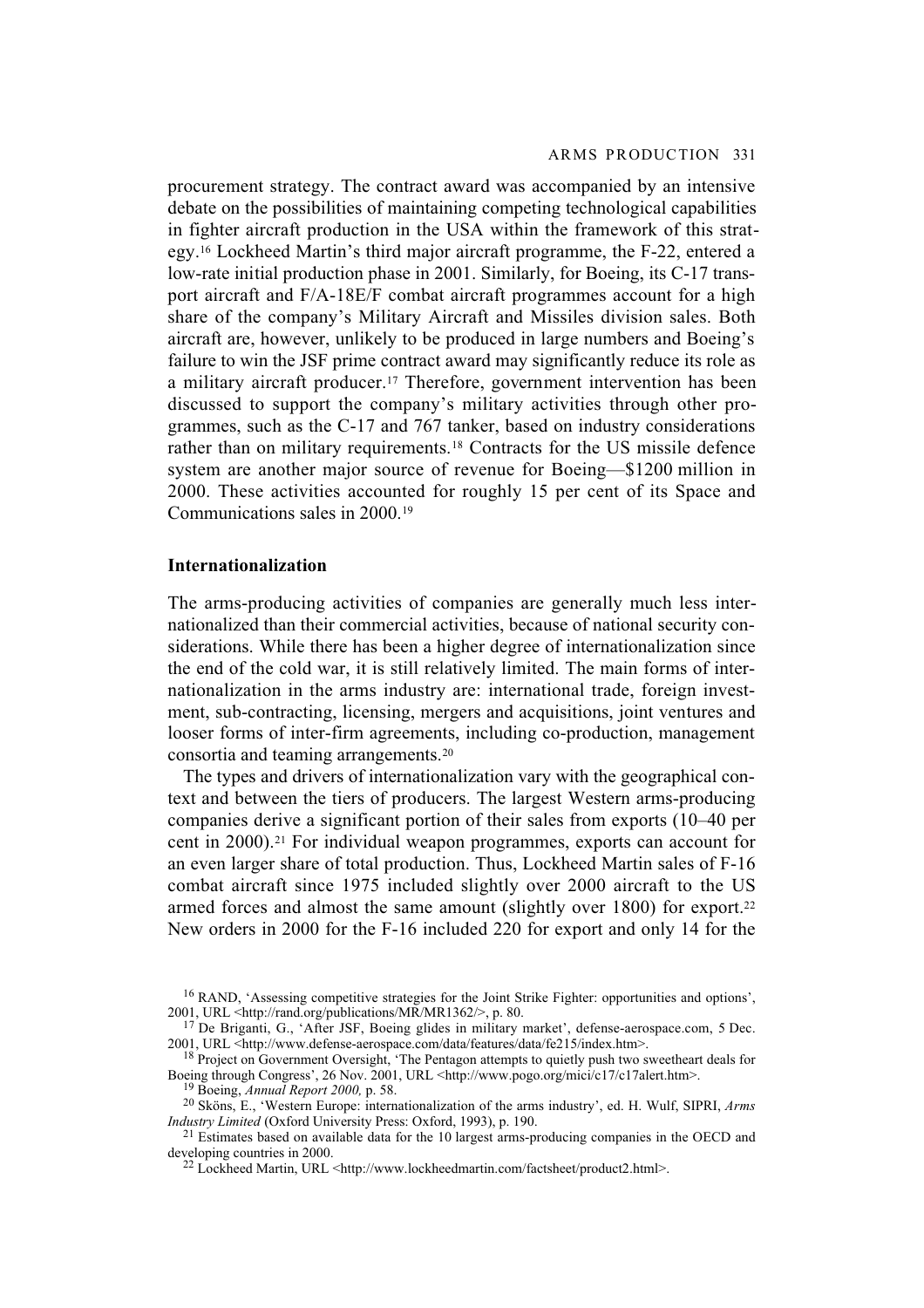USA.23 Similarly, Boeing has very high export shares for some of its programmes, including its Apache and Chinook military helicopters, all of which were exported in recent years.

As a result of international mergers and acquisitions many of the major Western arms-producing companies are increasingly expanding their access to foreign markets through the establishment of foreign subsidiaries rather than direct exports alone. Thales has called this strategy a 'multi-domestic' industrial presence.24 The term epitomizes the acknowledgement by an international company of the preference of national governments to procure domestically produced arms.

The largest West European companies are more internationalized than US companies in terms of foreign subsidiaries. This is true, in particular, for the three companies among the Top 10 in 2000—BAE Systems, EADS and Thales. These companies have pursued very active strategies for investment in foreign companies, not only within Europe but also in the USA, Australia and South Africa. BAE Systems has a strong presence in North America, where its foreign subsidiaries had combined sales of \$3.7 billion in 2001 and employed 22 000.25 Its sales from foreign subsidiaries worldwide accounted for 45 per cent of total sales in 2000.26 The number of foreign subsidiaries owned by Thales increased from 55 in 1998 to 213 in 2000, largely as a result of its acquisition of Racal (UK). Thales has an extremely high dependence on foreign markets. Foreign sales (exports and sales from foreign subsidiaries) accounted for about 75 per cent of its total sales in 2000.27

Internationalization occurs in three different geographical contexts and layers of producers: (*a*) among the major arms-producing companies in Europe, a process which is currently focused on the signatories of the 2000 six-nation Framework Agreement;28 (*b*) on the transatlantic level; and (*c*) on acquisitions by major Western arms-producing companies in minor producer countries in the context of major arms export deals.

These developments are also linked to different political and institutional processes. Since governments are the arms industry's main customers, their procurement plans and defence policies play a major role in shaping the industry. The future of European defence industrial integration is intertwined with the process of European integration in general and with the development of a European Security and Defence Policy (ESDP) in particular.29 The tension between the goal of an autonomous military capability for Europe and that of maintaining and developing the transatlantic partnership within NATO is also reflected in the defence industry policies and the developments in industry.

<sup>&</sup>lt;sup>23</sup> Lockheed Martin, URL <http://www.lockheedmartin.com/spotlight/newslines/newsline18 7.html>.

<sup>24</sup> Thales, *Annual Report 2000*, p. 38

<sup>25</sup> BAE Systems North America, URL <http://www.na.baesystems.com/aboutus.htm>.

<sup>26</sup> BAE Systems *Annual Report 2000,* p. 43.

<sup>27</sup> Thales, *Annual Report 2000*, pp. 8, 71.

<sup>&</sup>lt;sup>28</sup> Framework Agreement between the French Republic, the Republic of Germany, the Italian Republic, the Kingdom of Spain, the Kingdom of Sweden, and the United Kingdom of Great Britain and Northern Ireland Concerning Measures to Facilitate the Restructuring and Operation of the European Defence Industry, 27 July 2000, URL <http://projects.sipri.se/expcon/loi/indrest02.htm>.

<sup>29</sup> See chapter 3 in this volume.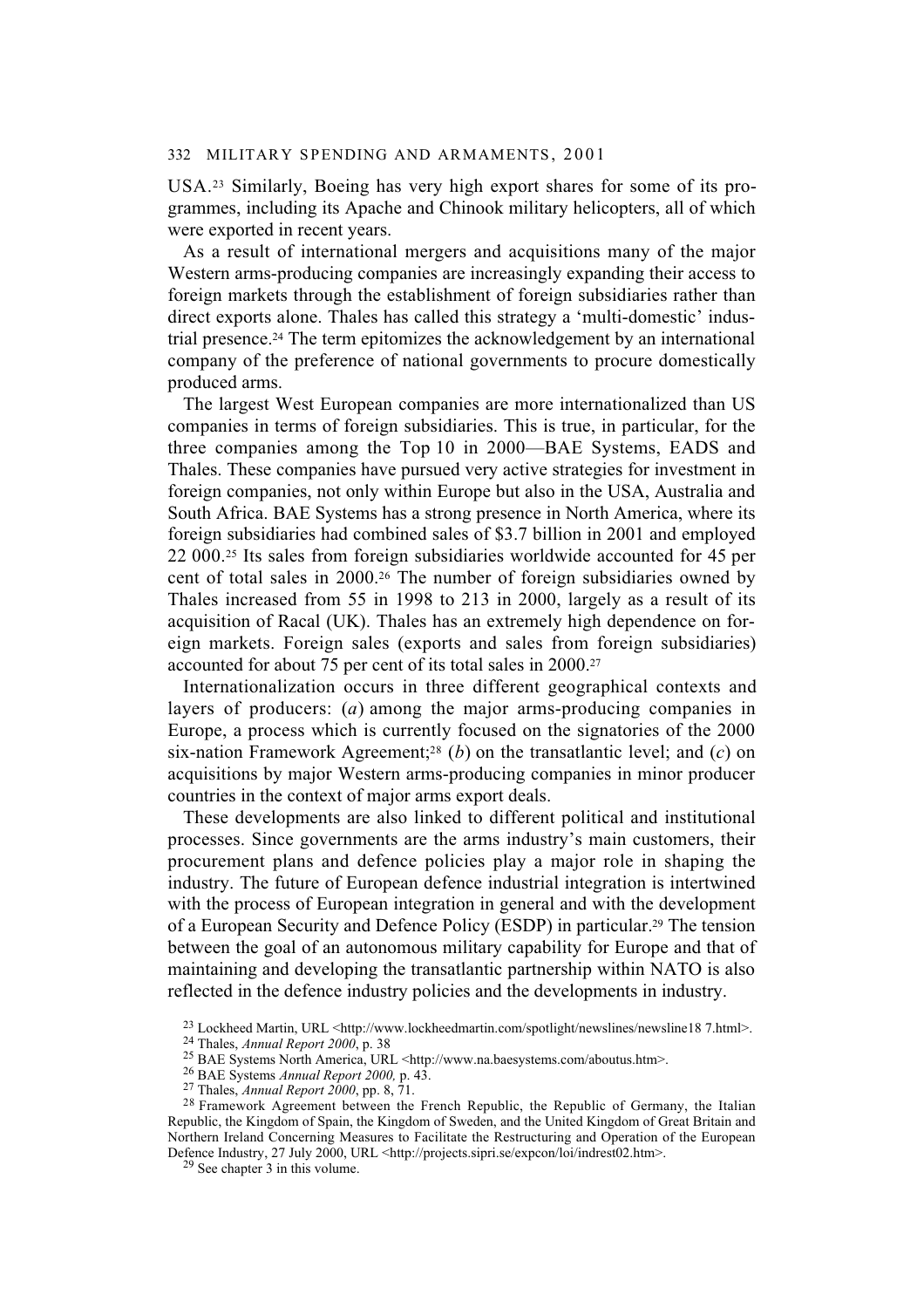# *Integration among the major arms-producing companies in Europe*

European integration of arms production capabilities has been limited to crossborder joint ventures because of the difficulties that confront international mergers and acquisitions, most notably the lack of a legal and political framework for transnational companies in otherwise fragmented military markets. However, many of the joint ventures that were formed during the 1990s represent rather broad cooperative structures that may be forerunners to more integrated structures in the future. A turning point was reached in 2000 with the creation of EADS through a cross-border merger of three major aerospace companies—following the creation of BAE Systems through a national merger in 1999. While it is still not clear to what extent EADS represents genuine integration at the management level,30 and despite the fact that roughly 80 per cent of the company's sales are for the non-military market, its creation marked a milestone in European military–industrial integration. Intra-European integration continued in 2001, with the continued concentration of arms production within large transnational joint ventures (table 7.4). The major events in 2001 included the creation of the British–Italian helicopter joint venture AgustaWestland and the expansion of the British–Italian avionics joint venture Alenia Marconi Systems.

The major European joint venture created in 2001 was the British–French– German–Italian MBDA for the design and production of missiles.31 Owned by BAE Systems, EADS (37.5 per cent each) and Finmeccanica (25 per cent), it will include the missile activities of Anglo/French Matra BAe Dynamics, of former Daimler-Chrysler Aerospace, of Italian Finmeccanica, and some additional French and British activities with a combined turnover of  $\epsilon$ 2.3 billion (\$2.1 billion) and total orders worth  $\epsilon$ 13 billion (\$12 billion). The merger was subject to review by national monopoly commissions but national governments invoked an EU clause exempting the merger from a review by EU Commission competition authorities for national security reasons, since arms sales account for 99 per cent of MBDA sales. The EU Commission competition authorities were reported to be considering a challenge of the legality to use this clause and an investigation.32

While a number of other joint ventures were created and old ones expanded in the European arms industry in 2001, a development in early 2002 illustrated the difficulties that remain for the consolidation of the European arms industry. This was the collapse of the plans by EADS and Finmeccanica to create a joint venture company—the European Military Aircraft Company (EMAC). In effect, EMAC would have resulted in a merger between the military aircraft capabilities of Germany, France, Italy and Spain with a combined employment

<sup>30</sup> Betts, P., 'Take-off delayed by squabbles in the cockpit', *Financial Times,* 16 Nov. 2001, p. 12.

<sup>&</sup>lt;sup>31</sup> MBDA is an abbreviation for Matra, BAe Dynamics, Alenia Marconi Systems and Aérospatiale Matra.

<sup>32 &#</sup>x27;Merger wins go-ahead for missile venture', *Air Letter*, 30 Dec. 2001, p. 5.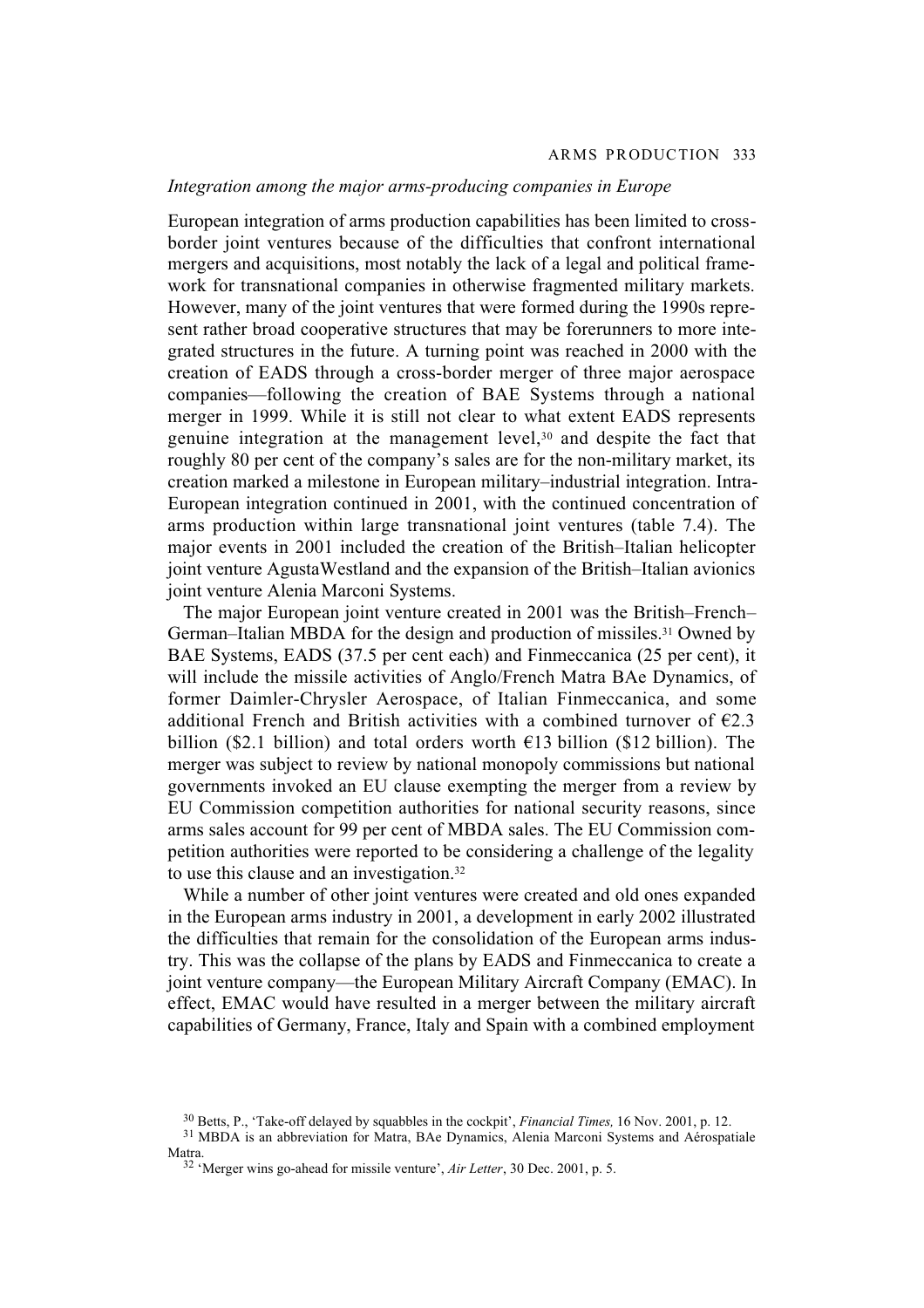| Company name                                                              | Owner companies, parent company (country)                                                                                                                      | Sector <sup>a</sup>                   |
|---------------------------------------------------------------------------|----------------------------------------------------------------------------------------------------------------------------------------------------------------|---------------------------------------|
| West European                                                             |                                                                                                                                                                |                                       |
| Aero Propulsion<br>Alliance (APA)                                         | 24.8% MTU (Germany); 24.8% Rolls-Royce<br>(UK); 24.8% Snecma (France); 13.6% ITP<br>(Spain); 8% Fiat Avio (Italy), <sup>b</sup> 4% Techspace<br>Aero (Belgium) | Aircraft engines<br>(A400M)           |
| AgustaWestland                                                            | 50% GKN (UK); 50% Finmeccanica (Italy)                                                                                                                         | Helicopters                           |
| Astrium                                                                   | 50% DaimlerChrysler Aerospace (Germany);<br>50% Matra Marconi Space (France/UK)                                                                                | Space                                 |
| Diehl Avionik Systeme                                                     | 51% Diehl (Germany); 49% Thomson-CSF<br>Sextant, Thomson-CSF (France)                                                                                          | Avionics                              |
| European Aeronautic<br>Defence and Space<br>Company (EADS)                | 30% DaimlerChrysler (Germany); 15% French<br>State; 15% Lagardère (France); 5.5% SEPI<br>(Spain)                                                               | Aircraft,<br>electronics,<br>missiles |
| ET Marinesysteme                                                          | 50% EADS (Germany/France); 50% Thales<br>Nederland, Thales (France)                                                                                            | Naval<br>electronics                  |
| Eurofighter Simulation<br>Systems                                         | 26% Thales (France); 26% Indra (Spain);<br>24% CAE Elektronik, CAE (Canada) and<br>STN Atlas Elektronik (Germany); 24%<br>Finmeccanica (Italy)                 | Simulation                            |
| MBDA <sup>c</sup>                                                         | 37.5% EADS (Germany/France); 37.5% BAE<br>Systems (UK); 25% Finmeccanica (Italy)                                                                               | <b>Missiles</b>                       |
| Nordic Support and<br>Service Centre (NSCC)                               | AerotechTelub (Sweden); Danish Aerotech<br>(Denmark); Astec Helicopter Serv. (Norway)                                                                          | Helicopter<br>logistics               |
| Rolls-Royce Snecma                                                        | 50% Rolls-Royce (UK); 50% Snecma (France)                                                                                                                      | Aircraft engine<br>development        |
| <b>Stand-Off Surveillance</b><br>and Target Acquisition<br>Radar (SOSTAR) | 28% EADS (Germany/France); 28% Thales<br>(France); 28% FIAR (Italy); 11% Indra (Spain);<br>5% Fokker Space (Netherlands)                                       | Radars                                |
| Turboprop International                                                   | 33% Snecma (France); 33% MTU (Germany);<br>22% Fiat Avio (Italy); 12% IPT (Spain)                                                                              | Aircraft engines<br>(A400M)           |
| Transatlantic                                                             |                                                                                                                                                                |                                       |
| <b>Aviation Communication</b><br>& Surveillance Systems<br>(ACSS)         | 70% L-3 Communications (USA); 30% Thales<br>(France)                                                                                                           | Electronics                           |
| Performance Diesels<br>Company                                            | MTU, DaimlerChrysler (Germany); General<br>Dynamics (USA)                                                                                                      | Engines for<br>military<br>vehicles   |
| Rotorism                                                                  | 50% AgustaWestland (Italy/UK); 50% CAE<br>(Canada)                                                                                                             | Helicopter<br>simulation              |
| Thales Raytheon Systems                                                   | 50% Raytheon (USA); 50% Thales (France)                                                                                                                        | Radars                                |

**Table 7.4.** International, West European and transatlantic joint ventures and mergers among arms-producing companies, established in 2000–2001

*<sup>a</sup>* For sector codes, see appendix 7A.

*b* FiatAvio was excluded from the joint venture in early 2002 following the Italian with-<br>drawal from the A400M programme.

drawal from the A400M programme. *<sup>c</sup>* MBDA is an abbreviation for Matra, BAe Dynamics, Alenia Marconi Systems and Aérospatiale Matra.

*Sources*: The SIPRI arms industry files on joint ventures.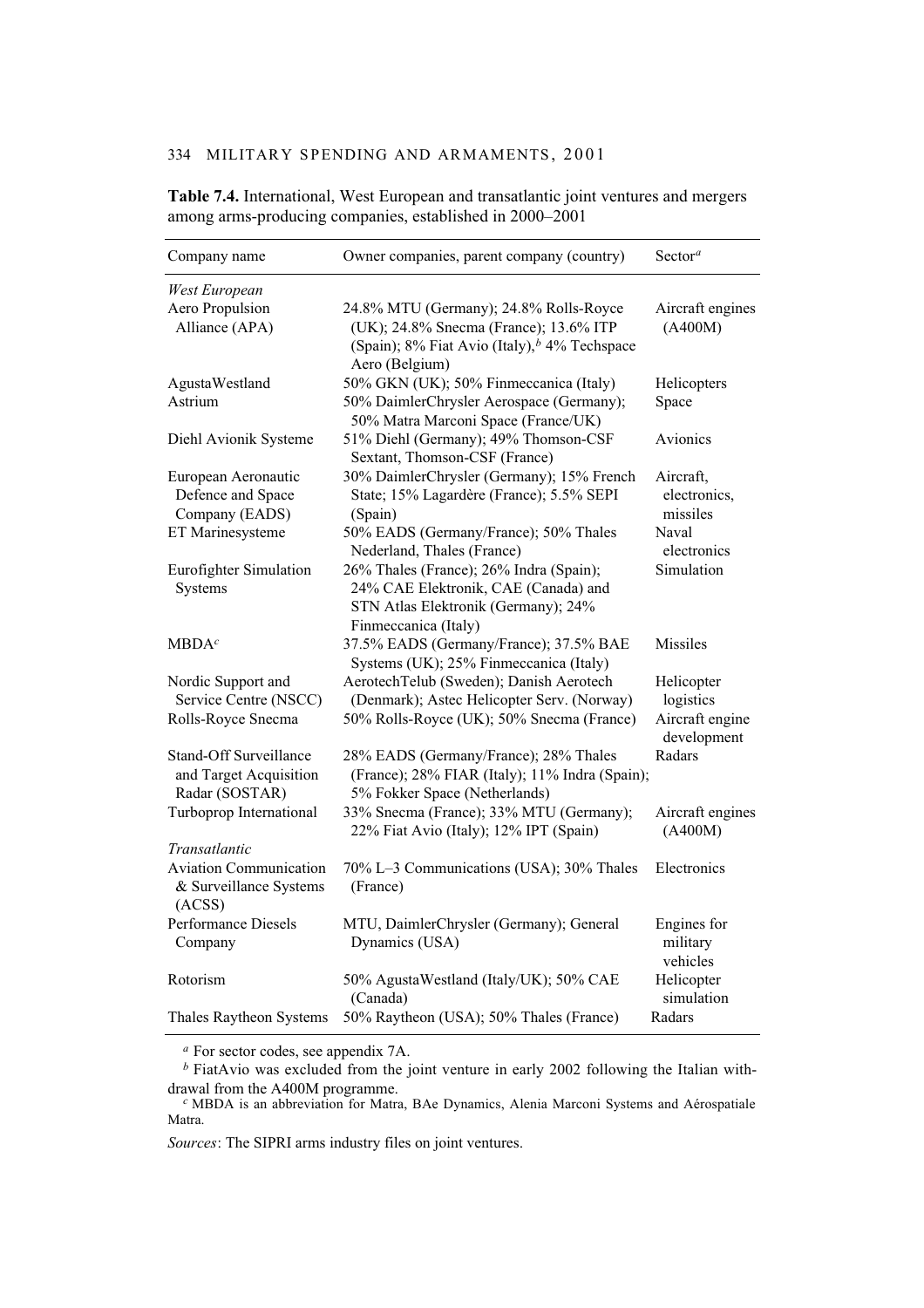of 17 000 and annual revenues of  $\epsilon$ 2.5 billion.<sup>33</sup> The official reason for the failure was that the planned mix of commercial and military aircraft, which the Alenia contribution had planned to include in order to bring its participation up to rough parity with the others, would not 'fit with the situation post September 11'.<sup>34</sup> Another, perhaps more crucial, complication was the Italian Government's decision to participate in the US F-35 JSF project, in which BAE Systems is a partner. The failed integration of Alenia Aerospazio (of Finmeccanica) into EADS prolongs the competition between EADS and BAE Systems for a dominant position in the European military aerospace sector. However, EADS and Finmeccanica continued negotiations to link their military aircraft activities in a looser structure of cooperation.

Continued industrial integration is supported by government policy initiatives aimed at harmonizing armament requirements. The defence ministers of six European countries—France, Germany, Italy, Spain, Sweden and the United Kingdom—signed a declaration in late 2001 that commits them to: (*a*) cooperate on advanced technologies that will develop Europe's future capabilities for combat air systems towards the end of the next decade (2020); (*b*) to launch, in cooperation with industry, a programme known as the European Technology Acquisition Programme (ETAP) for this purpose; and (*c*) to encourage European industry to make a suitable financial contribution to the effort.35 The declaration is an indication of the determination of the major European governments to create a framework for the continued integration of arms-producing activities in Europe.36 It also aims to achieve a balance between European and transatlantic integration. ETAP allows individual partner countries to cooperate only on selected parts of the programme. This made it possible for the UK, which shares the same kind of sensitive military technology with the USA within the JSF project, $37$  to participate in ETAP. While this represented yet another step in efforts to promote and support the integration of the European arms industry at the government level, future European cooperation in the development and production of advanced weapon systems is still only developing slowly.

## *Transatlantic military–industrial links*

The establishment of military–industrial links between the USA and Western Europe has been subject to even stronger political and regulatory challenges than the efforts to integrate the arms industry in Western Europe. As a result,

<sup>33 &#</sup>x27;EMAC to allow Europe to take on US fighter industry', *Jane's Defence Weekly,* 18 Apr. 2001, pp. 26–27.

<sup>34</sup> Nicoll, A., 'EADS withdraws from Italian deal', *Financial Times,* 24 Jan. 2002, p. 1.

<sup>&</sup>lt;sup>35</sup> French Ministry of Defence, 'European governments and industry to cooperate on future capabilities and technologies for combat air systems', Press notice on behalf of the defence ministries of France, Germany, Italy, Spain, Sweden and the United Kingdom, Paris, 19 Nov. 2001, URL <http://www. defense.gouv.fr/english/news/shortnews/b201101/201101.htm>.

<sup>&</sup>lt;sup>36</sup> It is a continuation of previous policy measures by the same countries: the 1997 statement of their joint interest in an efficient and globally competitive European aerospace and defence electronics industry, and the 2000 Framework Agreement on Measures to Facilitate the Restructuring and Operation of the European Defence Industry.

<sup>37</sup> Barrie, D., 'ETAP partners look to seal stealth deal', *Defense News*, 8–14 Oct. 2001, p. 4.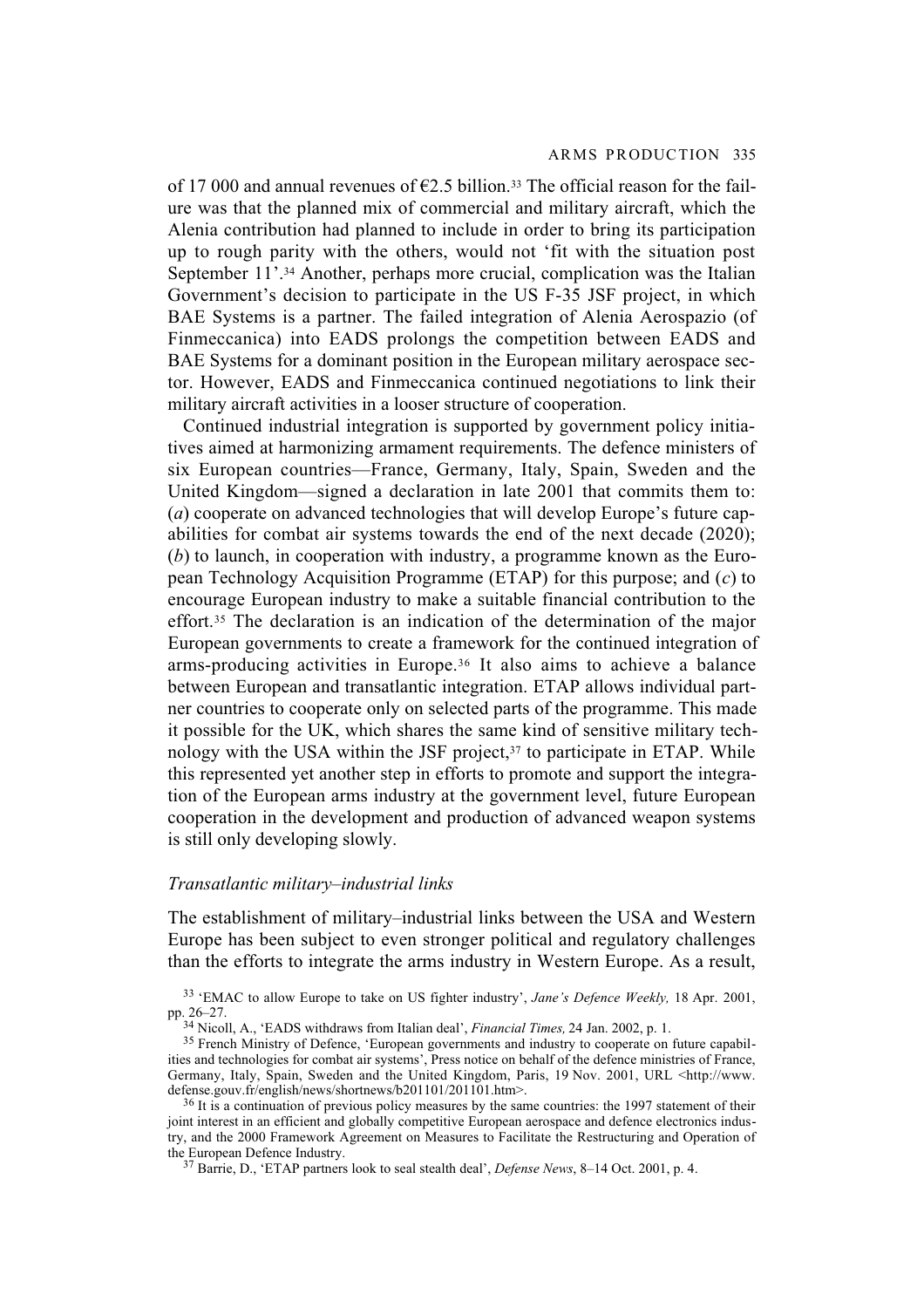transatlantic mergers and acquisitions among the largest arms-producing companies on both sides of the Atlantic have been rare.

The most important transatlantic acquisitions since 1995 were the acquisition of the US military electronics company Tracor by the British company GEC in 1998 and the acquisition of two Lockheed Martin military electronics units by BAE Systems in 2000. The acquisitions were made possible because of the particular military–political relation between the UK and the USA. Companies from other West European countries have not been able to establish a similar strong foothold in the USA.

The large West European arms-producing companies have sought acquisitions in the USA in order to gain access to its vast budget for military equipment. US arms-producing companies, on the other hand, seem to be less interested in large-scale acquisitions in Europe, mainly because of the significantly smaller market for military equipment and its continuing fragmentation into national markets.38 Despite this, minor US acquisitions in Europe have taken place in recent years. Among the most significant were the acquisitions of the Swedish Bofors Defence by United Defense in 2000 and of the Spanish Santa Barbara by General Dynamics in 2001.

While direct mergers and acquisitions have been rare, transatlantic military– industrial links have developed in more flexible forms, particularly in joint ventures. This trend is likely to continue. A number of industrial links have been established among major arms-producing companies on both sides of the Atlantic as an outgrowth of government-to-government programmes. These include the partnerships between Boeing and BAE Systems, between Lockheed Martin and EADS, between Northrop Grumman and EADS, and between Raytheon and Thales.39

The establishment of the large transatlantic joint venture Thales Raytheon Systems was approved in June 2001 by the French and US governments. Thales Raytheon Systems includes the air defence activities of Thales and Raytheon and represents the first US–European partnership across an entire product sector. Having solved a range of regulatory issues, in particular in the fields of security and export licensing, it may serve as a model for future transatlantic strategic partnerships.40

The most significant decision in 2001 with regard to its impact on future transatlantic cooperation was the decision by the British Government to participate in the JSF project. The project will clearly strengthen existing British– US armaments cooperation and result in a number of new military–industrial links between the two countries.

<sup>38</sup> US General Accounting Office (GAO), 'Defence trade, contractors engage in varied international alliances', GAO/NSIAD-00-231, Sep. 2000, URL <http://www.gao.gov>.

<sup>&</sup>lt;sup>39</sup> The reasons for European efforts to establish themselves in the USA are the subject of a study by Andrew James. James, A. D., 'The prospects for a transatlantic defence industry', in ed. B. Schmitt, *Between Cooperation and Competition: The Transatlantic Defence Market*, Chaillot Paper 44 (Western European Union Institute for Security Studies: Paris, Jan 2001).

<sup>40 &#</sup>x27;Thales–Raytheon teaming raises regulatory issues', *Defense News,* 10–16 Sep. 2001.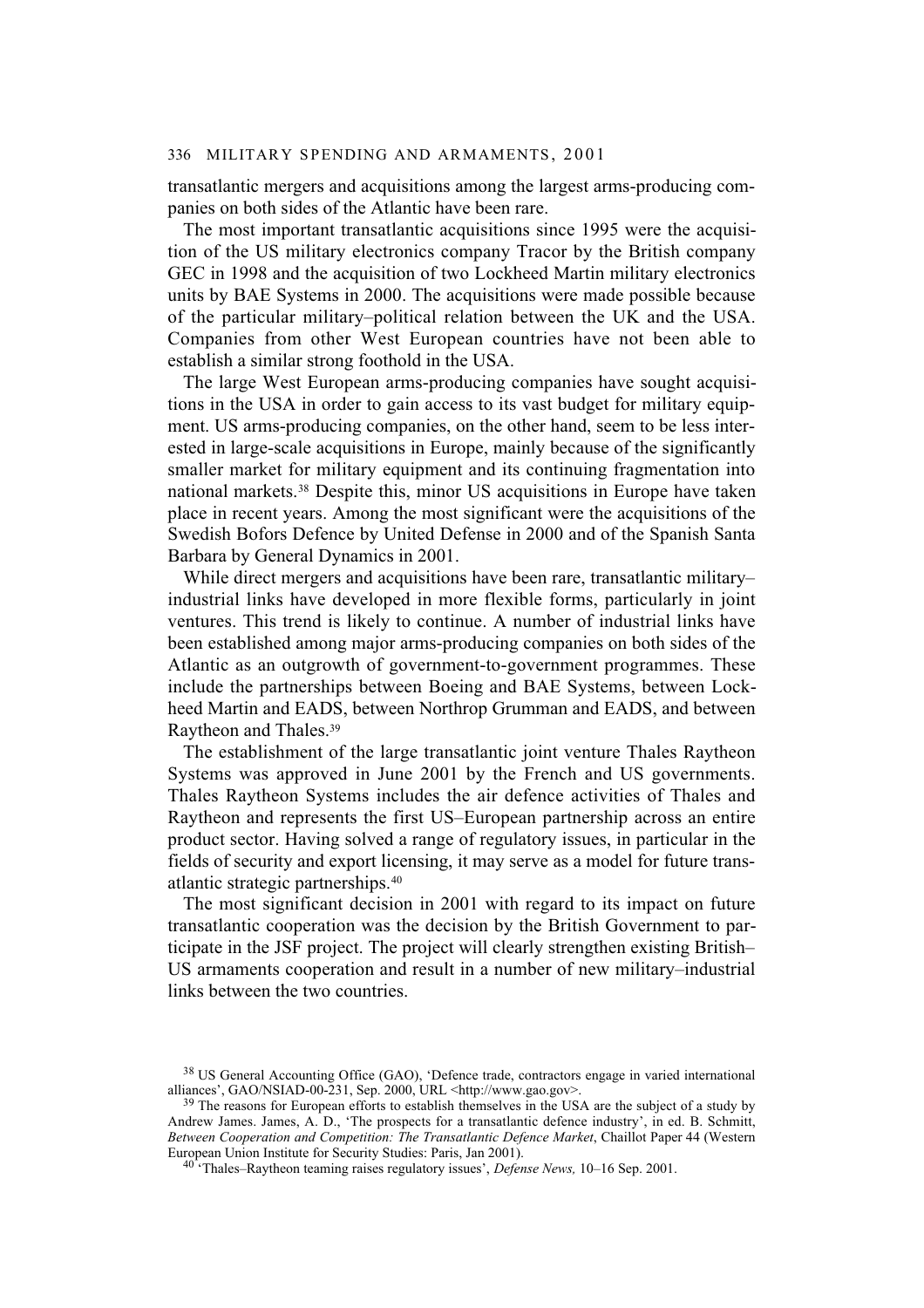#### *Internationalization in minor arms-producing countries*

In their search for access to markets, major Western arms-producing companies are establishing close industrial links with companies in some of the smaller arms-producing countries. These are often countries that are embarking on large military procurement programmes. The arms industries and governments in these minor arms-producing countries perceive a close relationship with a large Western arms-producing company as a means of gaining access to advanced military technology and financial resources essential to restructuring, and thereby maintaining parts of their domestic defence industrial bases.

These industrial links take different forms ranging from collaboration agreements to acquisitions. The acquisition of shares in companies that are in need of not only technological and marketing support but also financial investment is increasingly becoming a central part of the offers to supply armaments to countries which have failed to carry through long-standing arms industry restructuring and privatization plans. Such offers are often made voluntarily on the initiative of the supplier company—but they can also be part of formal offset requirements on the side of the recipient country. In both forms they have become a central marketing strategy of foreign supplier companies. Investment in the arms industry of recipient countries may also be a means for a company that is transferring military technology through licence agreements to maintain control over the technology.

There are various implications of this kind of linkage between arms exports and direct participation in arms-producing companies in the recipient country. Such offset requirements may lead supplier companies to compete in areas outside of their core activities and result in job losses in the supplier country and in technology transfers that decrease the competitive advantage of the supplier.41 On the recipient side, military offsets may divert the focus of decisions on weapon procurement from military requirements to industry considerations. The close link between industry offsets and armament imports may also increase the pressure on governments to implement military procurement plans. Moreover, buyer companies often agree to broad investment and restructuring schemes. Therefore, direct military offsets in the form of the acquisition of arms-producing companies in the recipient country by the supplier company may lead to the maintenance or strengthening of arms production in companies that would otherwise have left the military market, either through diversification into civilian production or by closing down their facilities for arms production. The majority of the companies that were subject to foreign acquisitions in connection with arms deals in 2000 and 2001 faced severe financial problems and might have gone bankrupt in the absence of foreign investment.

<sup>&</sup>lt;sup>41</sup> The role of offsets in international trade and their possible adverse effects on the US industry, economy and national security are the subject of a report by the US Presidential Commission on Offsets in International Trade. *Status Report of the Presidential Commission on Offsets in International Trade,* 18 Jan. 2001, URL <http://www.offsets.brtrc.net/statusreport/statusreport.htm>. See also chapter 8 in this volume.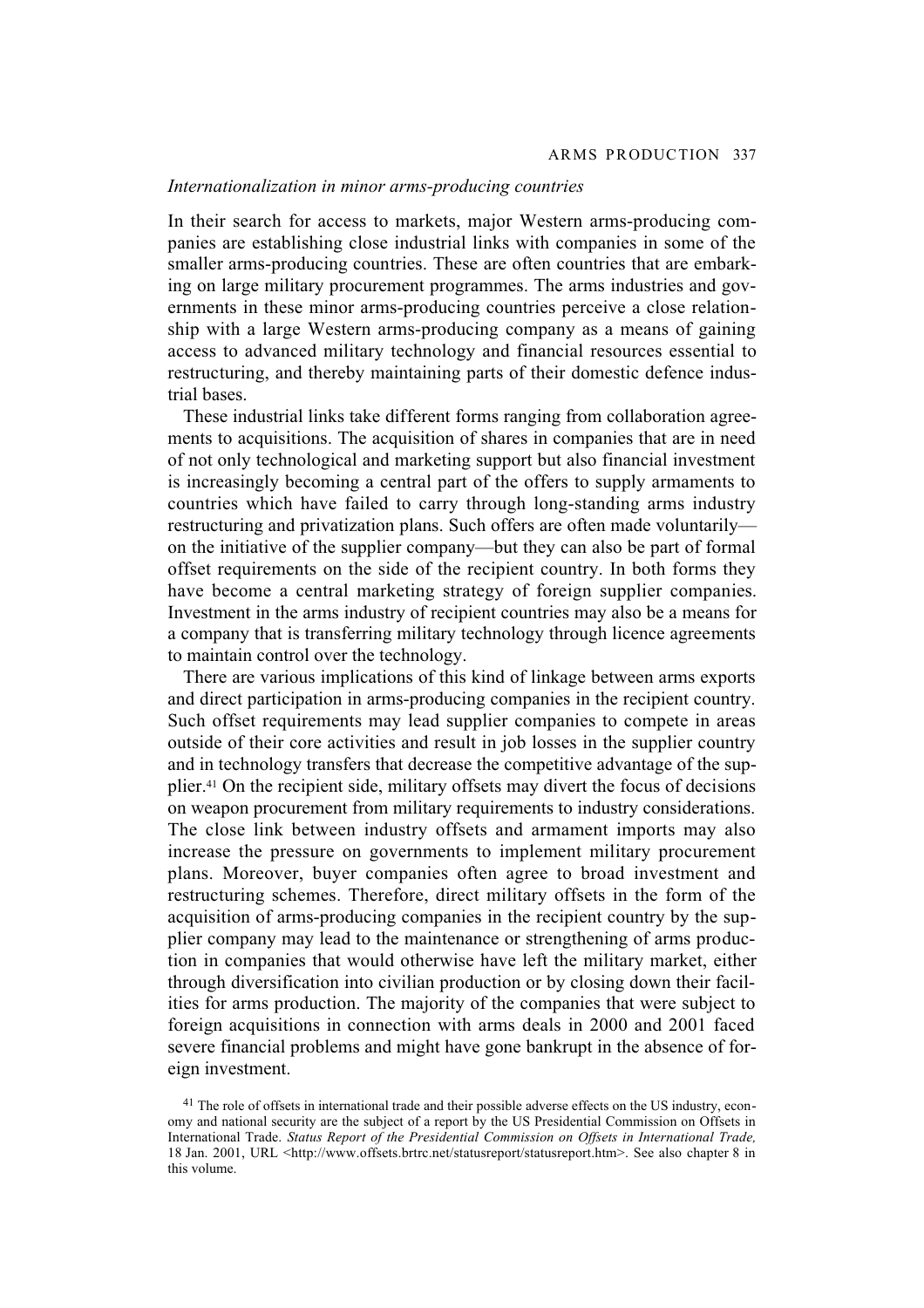## **Table 7.5.** Company acquisitions linked to arms deals with minor producer countries, 2000–2001

| Arms procurement deal |                             |                 | Related company acquisition |                      |                 |              |  |
|-----------------------|-----------------------------|-----------------|-----------------------------|----------------------|-----------------|--------------|--|
| Buyer<br>country      | No. and weapon system Value |                 | Acquired<br>company         | Buyer<br>company     | Share           | $(\%)$ Price |  |
| Agreed                |                             |                 |                             |                      |                 |              |  |
| Brazil                | (48) Combat Ac upgrade      | 230             | Aeroeletronica              | Elbit (Israel)       | 60              | 2.3          |  |
| Greece                | 3 Submarines                | 1 300           | Hellenic Shipyard           | HDW (Germany)        | <i>100</i>      | 30           |  |
| Finland               | 20 Helicopters              | 480             | Patria Industries           | EADS (France/        | 27              | 39           |  |
|                       |                             |                 |                             | Germany/Spain)       |                 |              |  |
| Poland                | 8 Transport Ac              | 212             | PZL Warszawa-               | EADS (France/        | 51 <sup>a</sup> | 7            |  |
|                       |                             |                 | Okecie                      | Germany/Spain)       |                 |              |  |
| Poland                | Combat Ac engines           |                 | PZL Rzeszow                 | UTC (USA)            | 85              | 70           |  |
| Planned               |                             |                 |                             |                      |                 |              |  |
| Czech                 | 24 Combat Ac                | 1 300           | Aero Vodochody              | <b>BAE</b> Systems/  | 64              |              |  |
| Rep.                  |                             |                 |                             | Saab                 |                 |              |  |
|                       |                             |                 |                             | (UK/Sweden)          |                 |              |  |
| Greece                | 60+ Combat Ac               | $\approx$ 4 600 | Hellenic Aerosp.            | $\ddot{\phantom{a}}$ | 49              | . .          |  |
| Poland                | 10-12 Helicopters           |                 | Swidnik                     | . .                  | 37              |              |  |
|                       |                             |                 |                             |                      |                 |              |  |

Figures are in US \$m. Figures in italics are percentages.

 $Ac = aircraft$ 

<sup>a</sup> EADS agreed to increase its share in the company to 85% within 2 years.

*Source*: SIPRI arms industry files.

During the 1990s new arms markets for Western suppliers have emerged in South Africa and Central and Eastern Europe (CEE). The increase in the procurement requirements of these countries has coincided with a need for foreign investment and technology input for the restructuring of their domestic industries. Major West European armaments suppliers are negotiating a series of agreements on direct investments in the South African arms industry in connection with its large procurement programme, which was initiated in 1999.42 During 2000 and 2001, similar investment agreements were made with or offered to arms-producing companies in Poland and the Czech Republic (table 7.5), stimulated by the competition between major aerospace producers to gain control over the markets in these countries.

The arms industry restructuring plan adopted by the Polish Government in 1999 linked the purchase of foreign military equipment to the sale of the stateowned domestic arms-producing companies. Under the scheme foreign suppliers were not only required to place offset contracts with the Polish arms industry but also to participate in the privatization of the Polish company

<sup>42</sup> Acquisitions of South African companies by Western arms producers in 1999 are discussed in Sköns, E. and Weidacher, R., 'Arms production', *SIPRI Yearbook 2000: Armaments, Disarmament and International Security* (Oxford University Press: Oxford, 2000)*,* pp. 311–14.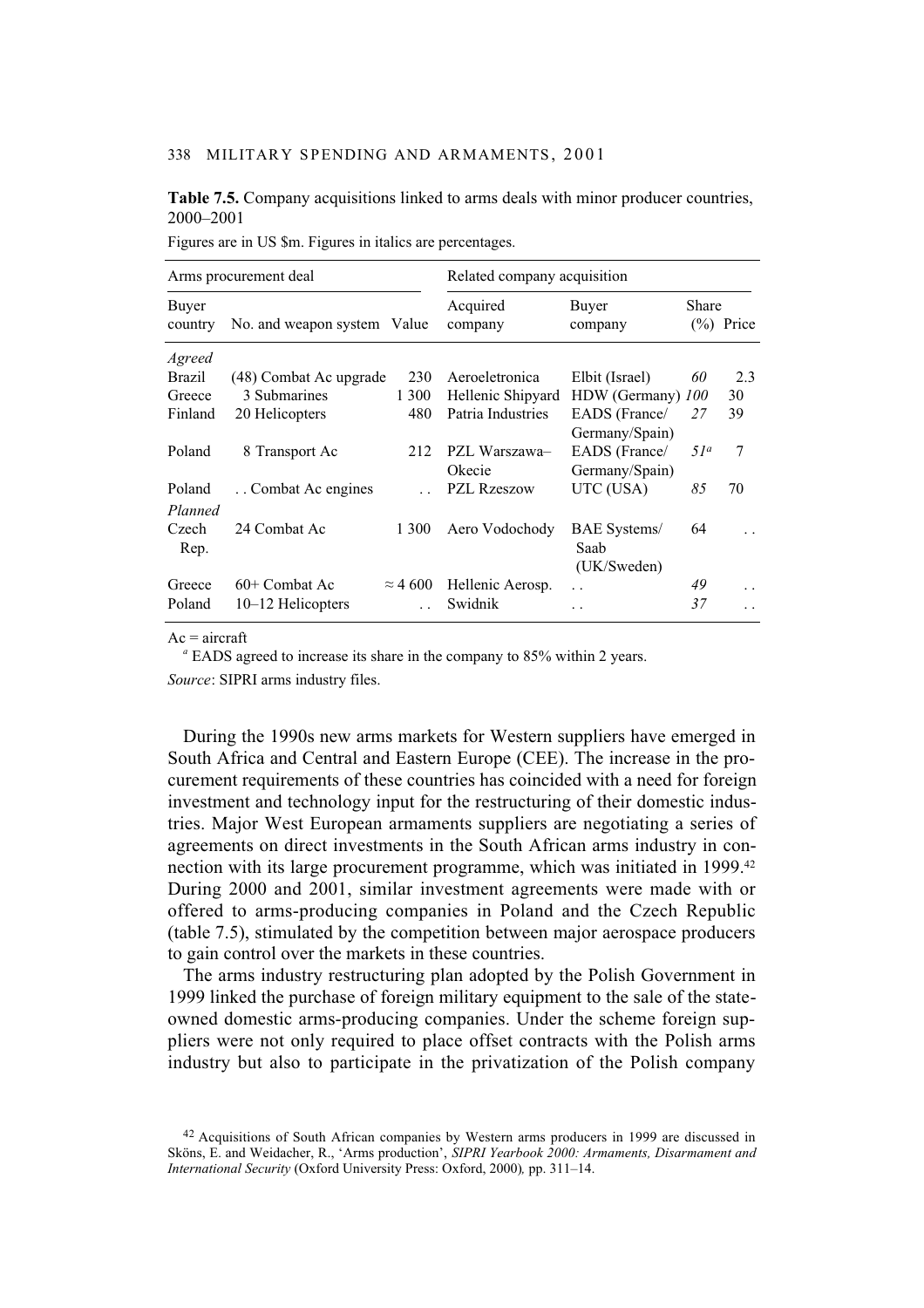involved in these offsets.43 The aim is to achieve a successful restructuring and privatization of the Polish arms industry by linking it closely to the implementation of arms import programmes.

In 2001 the first privatization of a Polish arms-producing company in direct connection with the purchase of foreign military equipment was agreed. As part of a deal involving the procurement of eight CASA (EADS) military transport aircraft, the supplier companies EADS and Spanish AVIA Systems Group acquired a 51 per cent stake in the Polish aerospace company PZL Warszawa-Okecie and agreed on an investment plan for the company.<sup>44</sup> The dependence on military sales of the Polish aircraft company PZL Warszawa-Okecie is likely to increase if the offset agreement related to its acquisition is implemented. The company currently produces the PZL-130 Orlik military trainer aircraft, but its main production is civilian aircraft mostly for agricultural use. The 2001 offset agreement stipulated the participation of the Polish company in the production of the military transport aircraft and the transformation of the company into the primary in-service support centre for the aircraft in Poland.45 Similar offers have been made by foreign suppliers in connection with the Polish procurement plans for combat helicopters.46 These included offers to acquire shares in a helicopter company (PZL Swidnik). The postponement of the procurement programmes has resulted in withdrawals of these offers. In another example, a US engine company (Pratt & Whitney) acquired a majority share in a Polish company producing aircraft components (PZL Rzeszow) with the purpose of increasing its chances of gaining involvement in a procurement contract for combat aircraft.47 In late 2001 the Czech Government set a requirement for direct military offsets similar to the Polish one. The Czech Government required the acquisition of the state-owned majority share in the domestic aerospace company Aero Vodochody in connection with its combat aircraft procurement tender.<sup>48</sup> Aero Vodochody is facing severe financial difficulties, largely as a result of the low demand for one of its main military products, the L-159 combat aircraft. The team winning the fighter contract, BAE Systems (UK) and Saab (Sweden), offered to acquire a 64 per cent stake in the company.49

<sup>43</sup> Krason, M. A., 'An offer to investors: arms industry closer to NATO', *Rynki Zagraniczne* (Warsaw), 6–7 May 1999, p. 5, in 'Polish military industry discussed', Foreign Broadcast Information Service, Daily Report–East Europe (FBIS-EEU), FBIS-EEU-1999-0524, 25 May 1999; and Piskorski, M., 'Arms industry more attractive', *Rzeczpospolita* (Warsaw), 24 June 1999, in 'Polish Cabinet drafts arms industry privatization law', FBIS-EEU-1999-0624, 25 June 1999.

<sup>44</sup> Ratajczyk, A., 'Privatization takes off', *Warsaw Voice*, vol. 672, no. 36 (9 Sep. 2001), URL <http:// www.warsawvoice.pl/>.

<sup>45</sup> Holdanowicz, G., 'Warsaw buys C–295s with offsets to revamp PZL', *Jane's Defence Weekly,* 5 Sep. 2001, p. 19.

<sup>46 &#</sup>x27;Helicopter producer for sale', *Warsaw Voice*, 28 Nov. 1999, p. 10.

<sup>&</sup>lt;sup>47</sup> Lockheed Martin F-16 fighter aircraft are powered by Pratt  $\&$  Whitney engines. See Holdanowicz, G., 'Country briefing: Poland, an uphill task', *Jane's Defence Weekly,* 26 Sep. 2001, p. 24; and 'Pratt & Whitney buys Polish aero firm for \$70m', *Air Letter,* 25 Sep. 2001, p. 4.

<sup>48</sup> Elch, J., 'Nya krav kan sinka affär' [New demands can sink deal], *Svenska Dagbladet* (Stockholm), 21 Nov. 2001.

<sup>49 &#</sup>x27;Report: Czech Army grounds L–159s', *Air Letter,* 19 Nov. 2001, p. 1.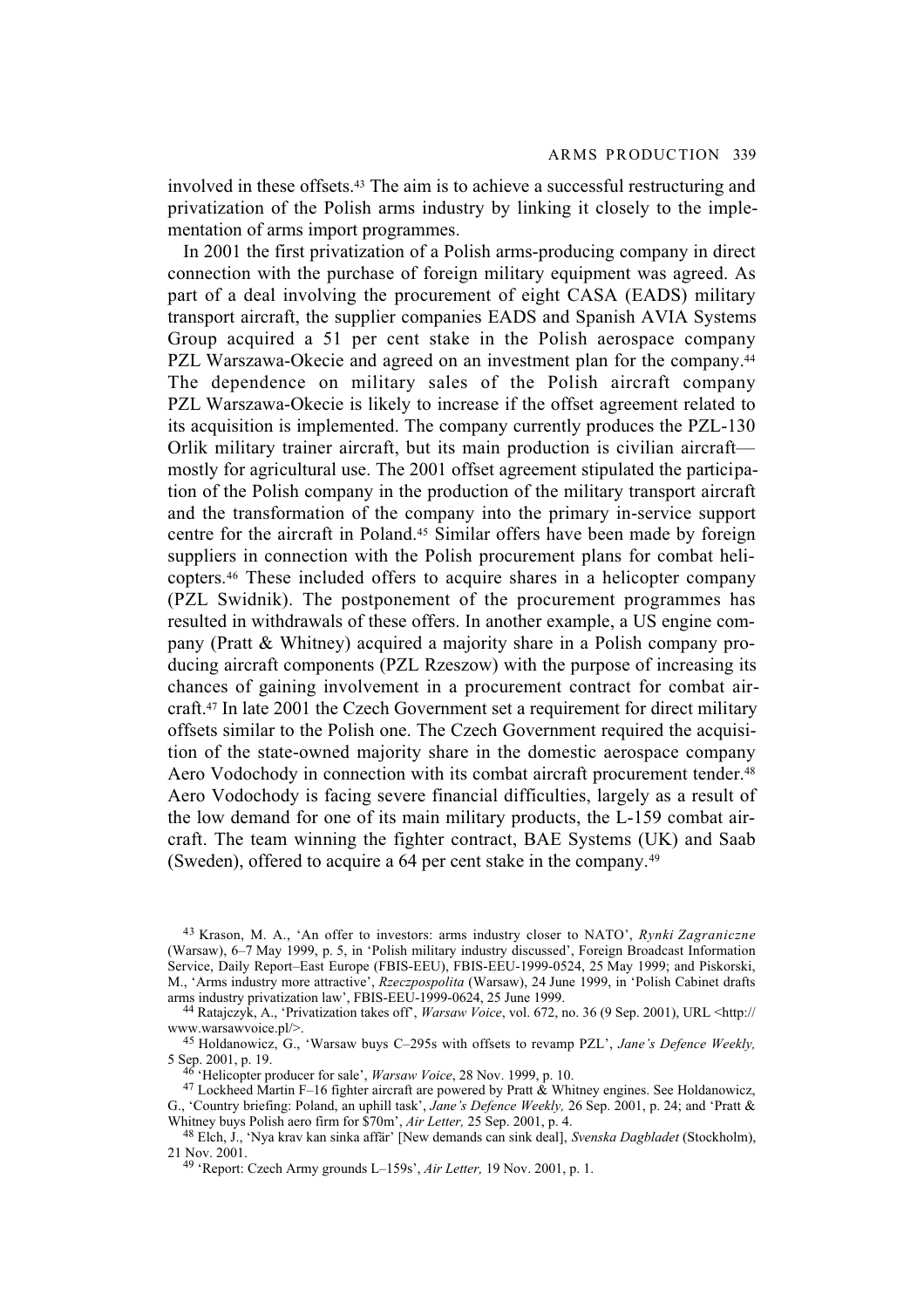Similar, although less clear, cases of foreign ownership participation linked to procurement programmes occurred in two other minor arms-producing countries during 2000 and 2001—Finland and Greece. The partial privatization of the largest Finnish arms-producing company Patria Industry in 2001 took place in close connection with a major procurement decision by the Nordic countries. In June 2001 Finland, Sweden and Norway decided to procure NH-90 helicopters, produced by a joint venture in which the EADS helicopter subsidiary Eurocopter maintains a majority stake. In February 2001 EADS had agreed to acquire a minority stake in state-owned Patria Industries.

The Greek Government's decision in 2000 to sell off a 49 per cent share of the loss-making domestic aerospace company Hellenic Aerospace Industries (HAI) was strongly linked to a procurement plan for combat aircraft.50 The Eurofighter companies—EADS, BAE Systems and Alenia Aerospazio—competed with a French–Greek bid led by Dassault Aviation, producer of the Rafale combat aircraft, for the share in Hellenic Aerospace (HAI).<sup>51</sup> In late 2000, however, the fighter procurement plan was suspended and with it the related privatization plan for HAI.52

These are examples of cases where direct investment in the arms industry of minor arms-producing countries has been part of the market access strategies of supplier companies. Supplier companies may also see the acquisition of shares of arms-producing companies in the recipient country as a means to secure control over their weapon technology. This can be important in cases where the importing country has an offset policy for arms imports which includes requirements for technology transfers from the supplier. It is exemplified by the acquisition of Hellenic Shipyards (Greece) in 2001 by the German consortium Howaldtswerke Deutsche Werft (HDW) and Ferrostaal. In 2000 the German consortium signed a contract for the construction of three Type 214 submarines, one to be built in Germany and two in Greece by Hellenic Shipyards.53 The acquisition of the Greek company responsible for the construction of the German-designed submarines allows HDW/Ferrostaal to maintain control over the technology transferred through the deal.<sup>54</sup>

51 Bombeau, B., 'Mirage 2000–5 pour la Grèce', *Air & Cosmos*, no. 1776 (22 Dec. 2000), p. 31.

<sup>50</sup> In 1999 the Greek Government decided to acquire 50 F–16 and 15 Mirage 2000. In early 2000 negotiations were still continuing about the possible acquisition of 60–90 Eurofighters. 'KYSEA briefed on course of armaments program', Athens News Agency, 21 Jan. 2000, in 'KISEA discusses Greek fiveyear arms programme', Foreign Broadcast Information Service, *Daily Report–West Europe* (*FBIS-WEU*), FBIS-WEU-2000-0121, 24 Jan. 2000.

<sup>52</sup> Hellenic Aerospace was awarded a significant share of the subcontract work as part of the offset agreement for the Greek purchase of French Mirage 2000 (5 aircraft, or 65 billion drachmas). Valmas, T. L., 'Greece signs US\$1.4 billion contract for 32 Mirage 2000s', *Jane's International Defense Review*, Nov. 2000, p. 24.

<sup>53</sup> HDW/Ferrostaal acquired Hellenic Shipyards for €6 million and agreed to invest in the company: €33 million immediately and another €15 million within 5 years. HDW Press Release, 12 Oct. 2001, on Defense–aerospace.com, URL http://www.defense-aerospace.com/data/communiqués.

<sup>54</sup> Agüera Büchenbeuren, M., 'German buy continues European shipyard mergers', *Defense News*, 29 Oct.–4 Nov. 2001, p. 12.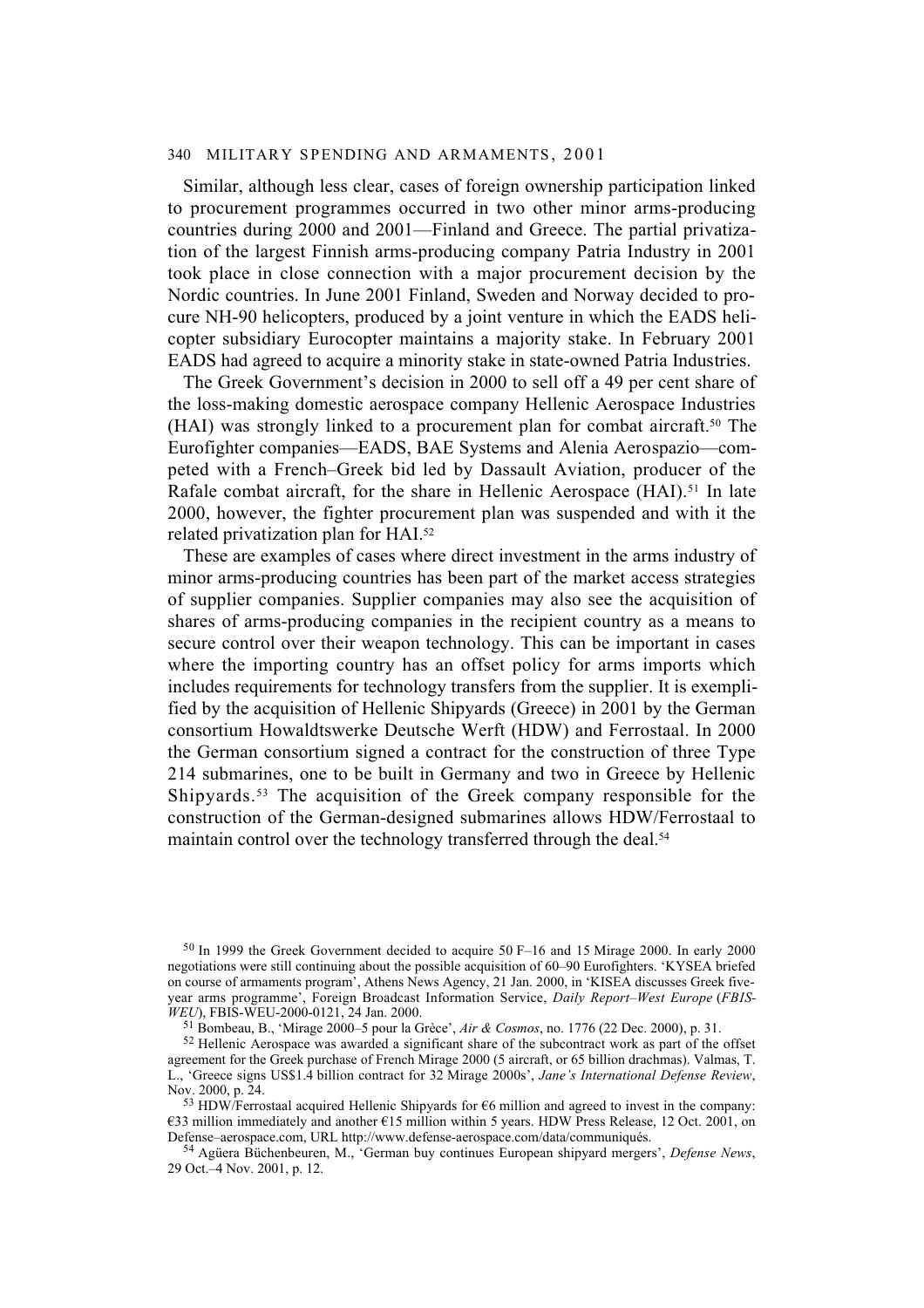# **Privatization**

The national arms-producing facilities which were built up in the 1930s to provide states with effective control over military production have gradually been replaced by, or transformed into, private commercial companies that produce weapon systems for the state on contract. The privatization of arms production continued throughout the 1990s. By the early 2000s a large part of the arms industry was privately owned in most major arms-producing countries.

Three major drivers of privatization in the post-cold war period can be distinguished. Table 7.6, shows the major events of privatization since 1990: (*a*) the privatization of the major remaining state-owned arms-producing companies in Western Europe (France, Italy and Spain) and Australia in the first stage of their participation in measures of concentration, often also involving their internationalization; (*b*) the transition of the formerly centrally planned CEE economies to a capitalist system with private ownership, which also involved the arms industry; and (*c*) the privatization in other minor armsproducing countries as a result of industrial offsets in major arms import programmes.

In France, where the state controlled most of the development and production of military equipment as late as 1998, the aim of European integration brought about a series of privatizations of its main military aerospace and electronics companies in 1998–99. However, significant assets remain under state management or ownership, including the shipbuilding company DCN, the aircraft maintenance company SMA, the military vehicle company GIAT Industries and the aeronautics engine company Snecma. There are plans to transform DCN from a state-managed into a state-owned company by 2003,<sup>55</sup> while the partial privatization of Snecma, planned for late 2001, was postponed when the aeronautics market declined after 11 September.<sup>56</sup> In Italy where throughout the 1990s almost all arms-producing enterprises (except FIAT) belonged to large state holding companies—the major aerospace company (Finmeccanica) was privatized and privatization of the shipyard Fincantieri was initiated in 2000.

Spain, another country with state ownership as the dominant mode in the arms industry, has initiated a series of privatizations since 1999 in order to be able to join in the internationalization of the European arms industry. Thus, by the early 2000s large private companies were the dominant mode of ownership in the arms industry in all major arms-producing countries in the West, similar to the situation before World War II.

<sup>55</sup> Mackenzie, C., 'France's DCN approaches privatization with task list', *Defense News*, 12–18 Nov. 2001, p. 32.

<sup>56</sup> Lewis, J. A., 'Snecma privatization plan is put on hold until markets recover', *Jane's Defence Weekly*, 26 Sep. 2001, p. 14.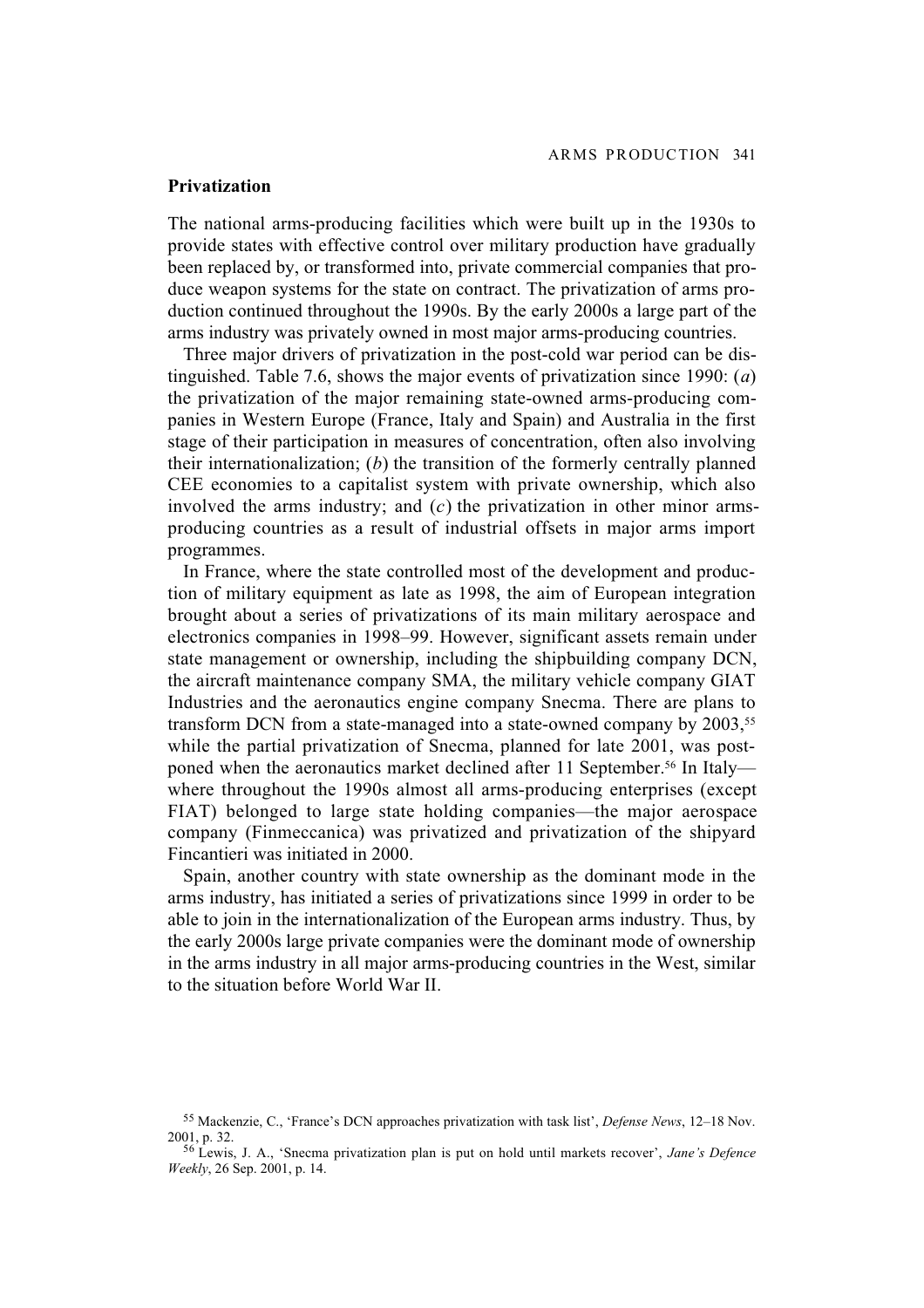| Year | Country            | Company                | Share<br>$(\%)$      | Form of<br>privatized privatization<br>(sales of shares) | type           | Buyer Nation-<br>ality |
|------|--------------------|------------------------|----------------------|----------------------------------------------------------|----------------|------------------------|
| 1990 | Norway             | Raufoss                | 47                   | Public offering                                          | <b>IS</b>      |                        |
| 1993 | Netherlands Fokker |                        | 51                   | Private sales                                            | $\mathcal{C}$  | $F$ (FRG)              |
| 1993 | Norway             | <b>NFT</b>             | 49                   | Public offering                                          | <b>IS</b>      |                        |
| 1993 | Sweden             | Celsius                | 75                   | Public offering                                          | IS             |                        |
| 1994 | <b>Brazil</b>      | Embraer                | 55                   | Private sales                                            | IS             | $D/F$ (USA)            |
| 1994 | Germany            | <b>IABG</b>            | 45                   | Private sales                                            | $\mathcal{C}$  | F(USA)                 |
| 1995 | Germany            | <b>IABG</b>            | 23                   | Employee buyout                                          |                | D                      |
| 1995 | Argentina          | AMC                    |                      | Leasing                                                  | $\mathcal{C}$  | $F$ (USA)              |
| 1995 | Australia          | <b>ASTA</b>            | Majority             | Private sales                                            | $\mathcal{C}$  | $D/F$ (USA)            |
| 1997 | Greece             | Elefsis Shipyards      | $\ddot{\phantom{0}}$ | Private sales                                            | $\mathcal{C}$  | D                      |
| 1998 | Czech Rep.         | Aero Vodochody         | 34                   | Private sales                                            | $\overline{C}$ | $F$ (USA)              |
| 1998 | France             | Thomson-CSF            | 33                   | Public offering                                          | IS             |                        |
| 1999 | Australia          | <b>ADI</b>             | 100                  | Private sales                                            | $\mathcal{C}$  | $D/F$ (FRA)            |
| 1999 | Bulgaria           | Arsenal                | 51                   | Employee buyout                                          | $\equiv$       | D                      |
| 1999 | France             | Aérospatiale           |                      | Merger                                                   |                |                        |
| 1999 | Norway             | Norsk Jetmotor         | 33                   | Private sales                                            | $\mathcal{C}$  | F(SWE)                 |
| 1999 | Spain              | Indra                  | 66                   | Public offering                                          | <b>IS</b>      |                        |
| 1999 | Sweden             | Celsius                | 25                   | Private sales                                            | $\mathcal{C}$  | D                      |
| 2000 | Bulgaria           | Trema                  | 50                   | Employee buyout                                          | $\equiv$       | D                      |
| 2000 | Greece             | Hellenic Vehicle Ind.  | 43                   | Private sales                                            | C              | D                      |
| 2000 | Italy              | Finmeccanica           | 38                   | Public offering                                          | IS             | $\equiv$               |
| 2000 | Spain              | CASA                   |                      | Merger                                                   |                |                        |
| 2001 | Czech Rep.         | Tatra                  | 91.6                 | Private sales                                            | $\mathcal{C}$  | F(USA)                 |
| 2001 | Finland            | Patria Industries      | 26.8                 | Private sales                                            | C              | $F$ (EUR)              |
| 2001 | Greece             | Hellenic Shipyards     | 51                   | Private sales                                            | $\overline{C}$ | D                      |
| 2001 | Italy              | Fincantieri            | 17                   | Public offering                                          | <b>IS</b>      |                        |
| 2001 | Poland             | PZL Warszawa-Okecie    | 51                   | Private sales                                            | $\mathcal{C}$  | $F$ (EUR)              |
| 2001 | Poland             | <b>WSK PZL Rzeszow</b> | 85                   | Private sales                                            | $\mathcal{C}$  | $F$ (USA)              |
| 2001 | Spain              | Santa Barbara          | 100                  | Private sales                                            | $\overline{C}$ | F(USA)                 |

**Table 7.6.** Major cases of company privatization, 1990–2001

IS = Individual share holders;  $C =$  Company;  $F =$  Foreign; FRG = Germany;  $D =$  Domestic; USA = United States;  $FRA = France$ ;  $SWE = Sweden$ ;  $EUR = Europe$ . *Sources*: SIPRI arms industry files.

## *Outsourcing of military services and functions*

In recent years not only military hardware but also the provision of services has become subject to contracting to private industry (outsourcing). Outsourcing includes a range of services (support services for military equipment, military facilities and military operations), which until recently were the prerogative of government organizations such as units of the armed forces or departments of ministries of defence. Private companies are thus assuming an important role also within the field of military support services.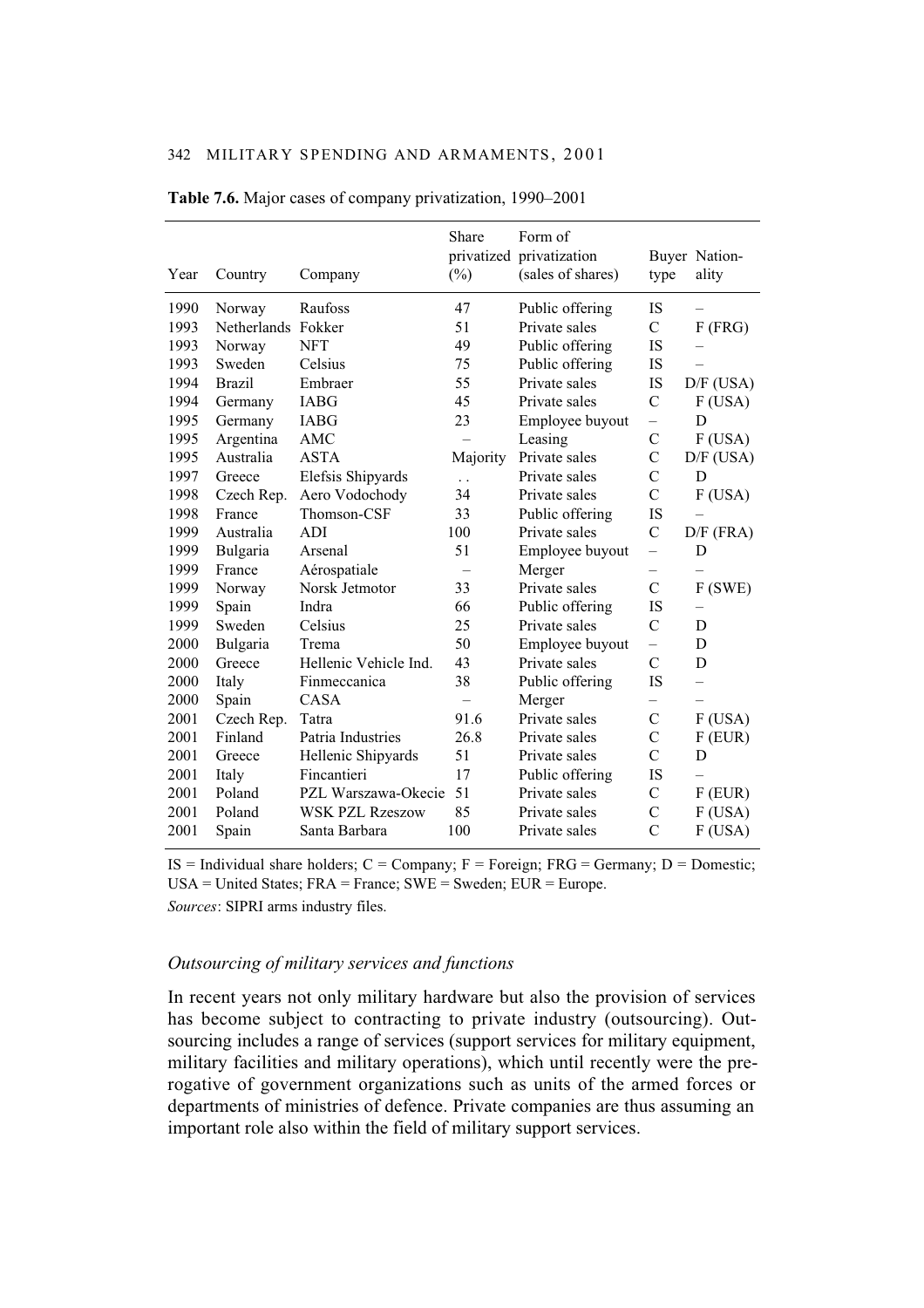This practice is the result of increasing budgetary constraints and the view that there is potential for greater efficiency with increased participation by private industry in the provision of government functions. The services supplied by private companies vary with regard to their proximity to war fighting capabilities and range from non-military specific services such as management of housing, to equipment support services and the provision of a variety of military support functions.

The key distinction between public and private, or outsourced, provision is whether the provider is acting as a private entity on contract, subject to profitmaking discipline, or is operating within the public sector and subject to direct democratic and civil service accountability systems. A study of the implications of privatization and outsourcing in the USA found that 'the enormity of the difference in behavior and motivation of agents operating under these two very different systems is not well understood or acknowledged by most analysts.'57

The study concluded that there are no clear benefits from the privatization of military purchases but there are significant risks. While the main argument in favour of privatization is its positive impact on cost through increased competition, there is broad acknowledgement that it is not the private ownership per se, but competition that can induce better quality services at more reasonable cost. The study found that this is the case only under certain conditions: that there are more than three competitors; that competition persists over time; that the task and performance requirements are clear; and that there is active monitoring by the government customer and sustained capacity to do so. The risks associated with privatization included the potential for corruption and the capture of political decision making by politicians. In the USA privatization is associated with the potential for heightened influence over military policy by private contractors to the DOD—through lobbying and financial campaign support for presidential and congressional candidates, domination of DOD advisory committees and growing monopolization of the expertise needed to design, build and operate modern weapons.58

The outsourcing of support services and functions is considered most advanced in the UK.59 The process has been supported over the past decade by a number of government initiatives, such as the Competing for Quality (CFQ), Private Finance Initiative (PFI) and Public Private Partnership (PPP) programmes. In the USA outsourcing of military support activities was stalled during the first half of the 1990s as a result of strict competition requirements but gained increased importance during the Bill Clinton Administration.<sup>60</sup> In

<sup>57</sup> Markusen, A., 'The case against privatizing national security', *Governance,* vol. 16, no. 4 (forthcoming 2003), available at URL <http://www.hhh.umn.edu/people/amarkusen/writings.htm>.

<sup>58</sup> Sapolsky, H., Gholz, E. and Kaufman, A., 'Security lessons from the cold war', *Foreign Affairs,* vol. 78, no. 4 (1999), pp. 77–89, cited in Markusen (note 57).

<sup>59</sup> RAND, Public–Private Partnerships: Proceedings of the US–UK Conference on Military Installation Assets, Operations, and Services, 14-16 Apr. 2000, URL <http://www.rand.org/publications/ CF/CF164/>.

<sup>60</sup> A RAND publication that summarizes US and British efforts in the field found that the US Congress has placed a variety of restrictions on outsourcing and privatization, in particular through Circular A–76. RAND (note 59). See also Bailey Grasso, V., *Defense Outsourcing: The OBM Circular*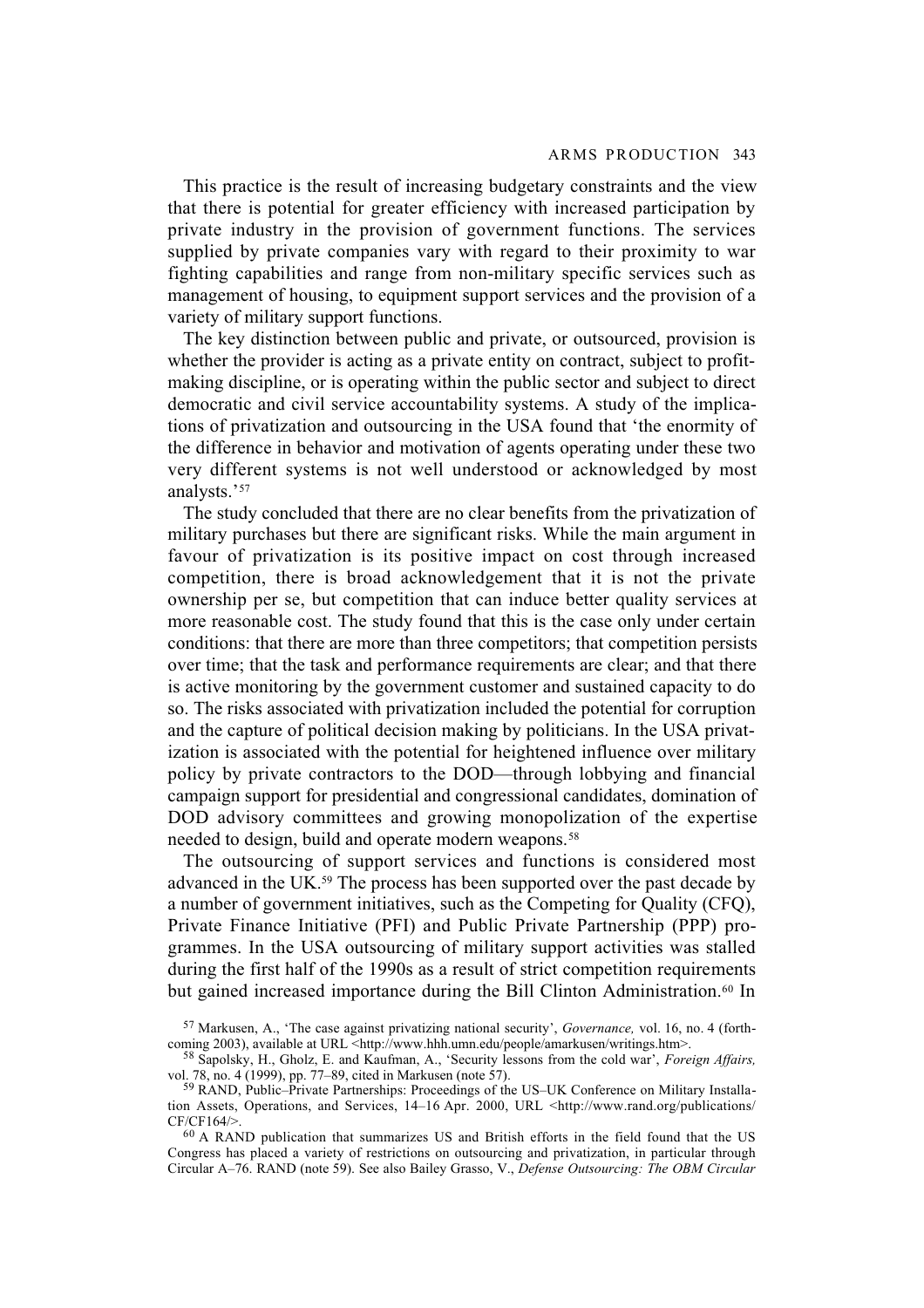Germany the Gesellschaft für Entwicklung Beschaffung und Betrieb, (GEBB) was established in late 2000 with the purpose of freeing the armed forces from service functions that were not part of core military capabilities by finding private industry solutions for them.61 Similar developments are under way in other countries. As a result, services account for an increasing share of private industry revenues from military customers. In the USA the share of the value of services in the total value of prime contract awards to US companies increased from 12 per cent in 1988 to 29 per cent in 1999.62 BAE Systems expected the market for outsourcing of defence services to grow by 5 per cent as compared to military procurement by 2.4 per cent.63 According to Serco, 'In the UK alone the market for defence services is expected to reach £15.1 billion by 2009'.<sup>64</sup>

Equipment support (i.e., life-cycle support of military equipment) is accounting for an increasing share of system costs. The system itself often accounts for less than half of total revenues, the rest being different kinds of services associated with the programme. According to Boeing:

the design, development and production of a military aircraft system make up only 30 per cent of a government's investment in total ownership cost. The overwhelming 70 per cent of that total cost is in sustainment and support—from program planning and management, through training, technical manuals and support equipment, to maintenance, modifications, upgrades and other ageing-aircraft sustainment activities.65

Equipment support services are provided primarily by large prime contractors, which supply services that cover the entire life-cycle of the weapon they produce. Aircraft maintenance and repair services contribute significantly to the arms sales of a large number of major military aerospace companies such as BAE Systems, Boeing and Lockheed Martin (table 7.7). Roughly one-half of Bombardier's arms sales in 2000 were derived from support services to the military. Bombardier not only provides pilot training services but also maintains ownership over the training aircraft ('power by the hour') within the NATO Flying Training in Canada (NFTC) programme.<sup>66</sup>

Services related to command, control, communication and information systems (C<sup>3</sup>IS) equipment are assuming particular importance within the broader field of equipment support services. The rapid advance in information

64 Serco, *Annual Report 2000,* p. 9.

*A–76 Policy,* Congressional Research Service (CRS) Report to Congress (Library of Congress: Washington, DC, 21 Feb. 2002).

 $\frac{61}{61}$  The GEBB Internet site can be accessed at Bundesministerium der Verteidigung, URL <http:// wirtschaft.bundeswehr.de/index\_.html>.

<sup>62</sup> Department of Defence, Directorate for Information Operations and Reports (DIOR), *Prime Contract Awards*, annual.

<sup>63</sup> BAE Systems, *Annual Report 2000*, p. 6.

<sup>&</sup>lt;sup>65</sup> Boeing, 'Military aerospace support', URL<http://www.boeing.com/defense-space/military/as. htm>.

<sup>66</sup> See NFTC Internet site, URL <http://www.nftc.net/introduction/ExecutiveSummary.html>.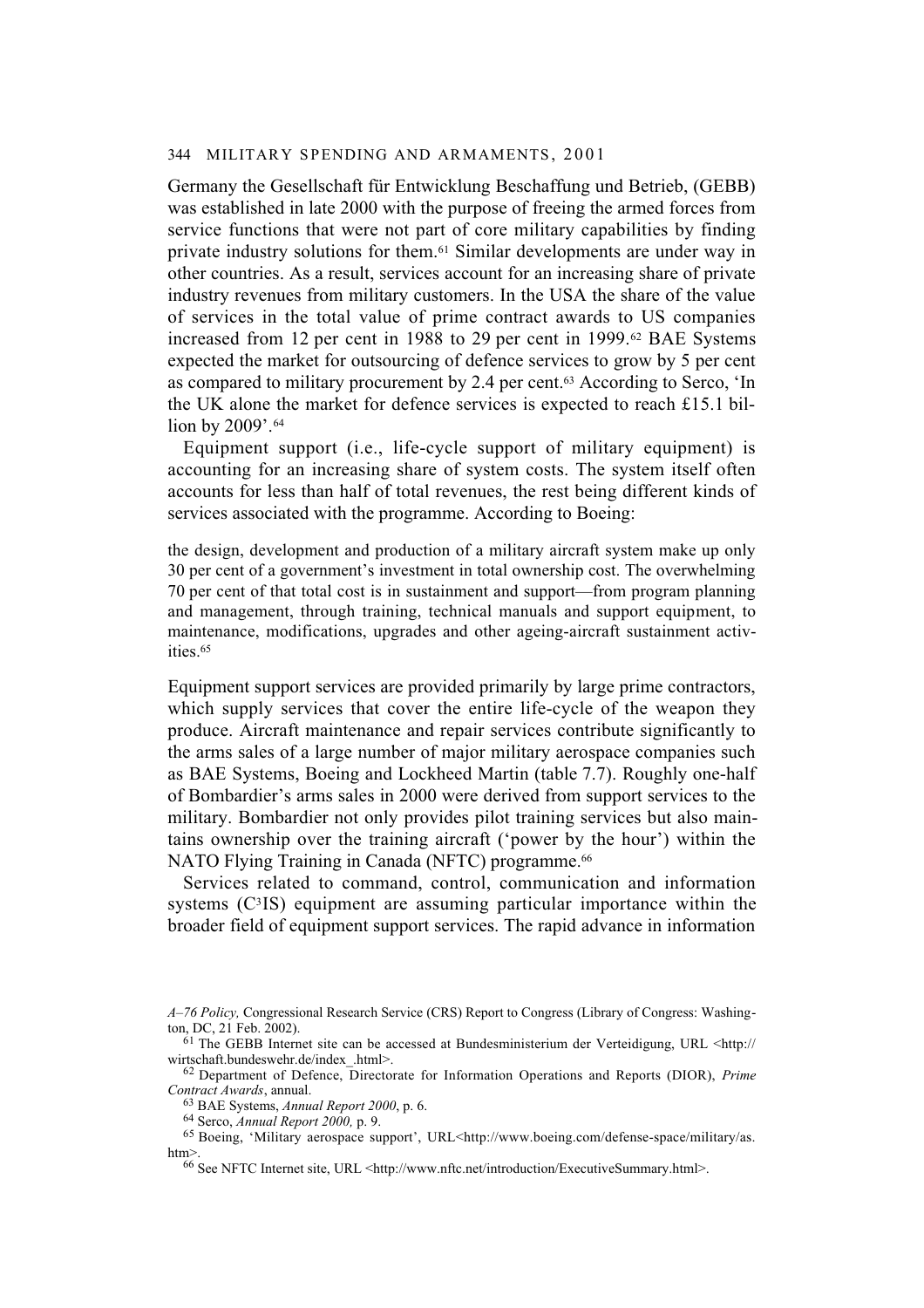| Company, unit, country                   | Main military services                                              | Sales to<br><b>MODs 2000</b> |
|------------------------------------------|---------------------------------------------------------------------|------------------------------|
| Anteon, USA                              | IT services for US Navy                                             | 410                          |
| <b>BAE Systems, Customer</b>             | Aircraft training and maintenance                                   | 2 500                        |
| Solutions & Support, UK                  |                                                                     |                              |
| Boeing, Military Aircraft                | Aircraft training and maintenance                                   |                              |
| Support Unit, USA                        |                                                                     |                              |
|                                          | Bombardier, Defence Services, Fleet management, aircraft training   | [160]                        |
| Canada                                   |                                                                     |                              |
| Computer Sciences Corp., USA IT services |                                                                     | 1610                         |
| Dyncorp, USA                             | IT services; fleet management; policy support                       | 800                          |
| EDS, USA                                 | IT services                                                         | 950                          |
| Lockheed Martin, Technology              | Space operations support, aircraft support,                         | 2 2 8 0                      |
| Services, USA                            | management of nuclear weapon programme                              |                              |
| MPRI, USA                                | Policy support; armed forces training                               |                              |
| Science Applications Int., USA           | IT services                                                         | 1950                         |
| Serco, UK                                | Management of facilities                                            | $[300]$                      |
| Silicon Graphics, USA                    | IT services                                                         | 370                          |
| Titan, USA                               | IT services                                                         | 780                          |
| Veridian, USA                            | IT services; R&D, test and evaluation<br>of aircraft and spacecraft | $[590]$                      |
| Vinnell, USA                             | Management of facilities, armed forces training                     |                              |

**Table 7.7.** Selected companies providing services to the military, 2000 Figures are in US \$m.

*Sources*: SIPRI arms industry database and SIPRI arms industry files.

technologies is considered to have changed the conduct of warfare and lead to a shift in military requirements from single platforms to integrated networks, so-called Network Centric Warfare (NCW). This is an evolving concept based on the idea that linking various systems together will generate greater military benefits than could be derived from individual weapon platforms.67 A broad range of companies, from major traditional arms-producing companies to small and fast-growing military IT specialized companies, provide services related to the integration of individual surveillance, information management and combat platforms. Large prime contractors for weapon platforms perceive diversification into federal IT products and services as a way to expand in a growth sector and apply technologies and knowledge they have accumulated through weapon systems integration.68 IT-specialized companies, such as the large US companies Computer Science Corporation and Science Applications International, play an equally strong role in this market. The largest contract in

<sup>67</sup> Holzer, R., 'Center brings together pieces of Network Centric Warfare puzzle', *Defense News*, 27 Aug.–2 Sep. 2001, p. 26.

<sup>68</sup> Ratnam, G., 'Information technology market draws US firms: flat DoD budgets force contractors to diversify into booming sector', *Defense News*, 26 Feb. 2001, p. 34.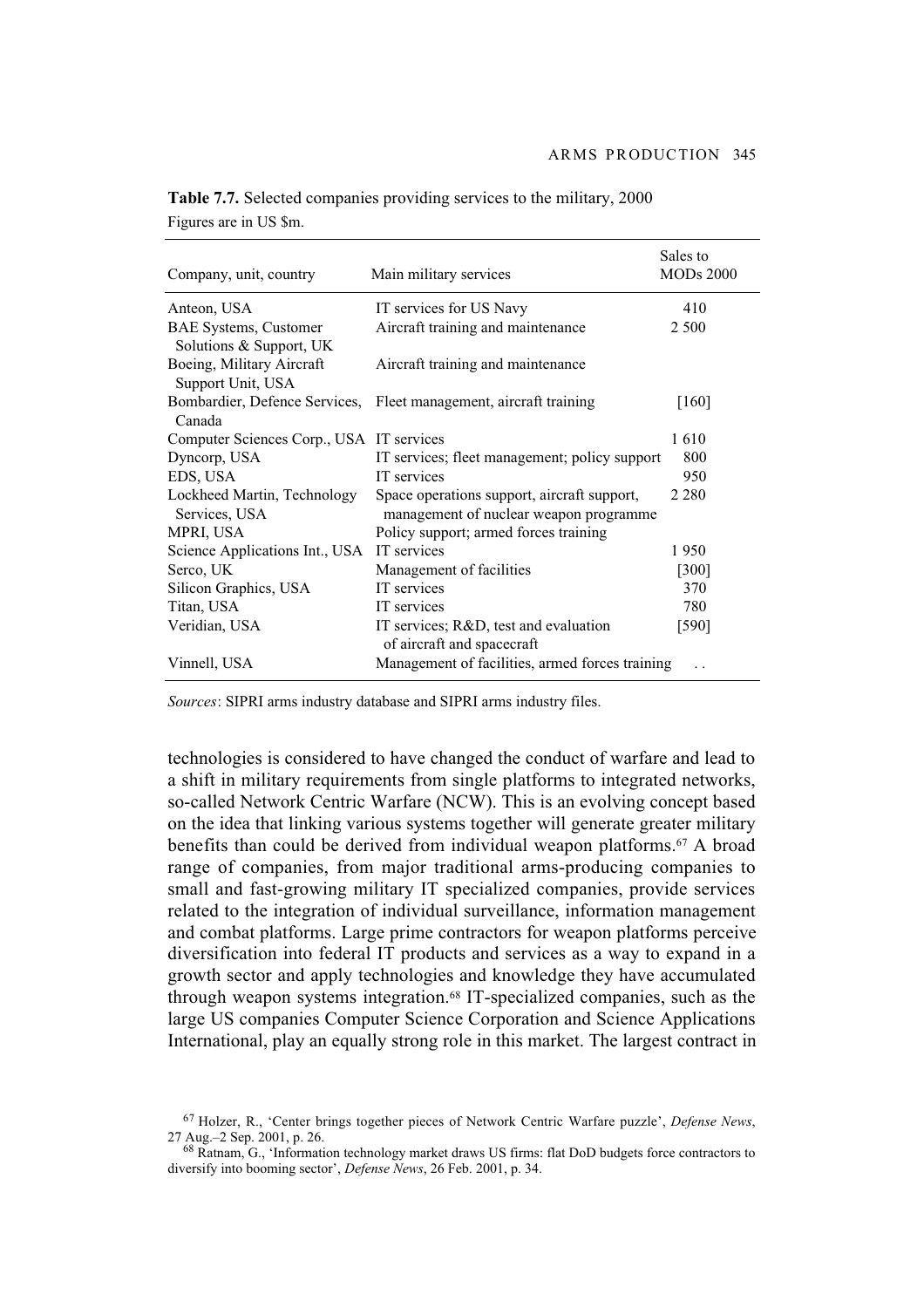the field was awarded in 2000 to EDS—a contract worth \$6.9 billion over eight years to upgrade the US Navy–Marine Corps Intranet.<sup>69</sup>

Military support functions that have been privatized (sold and/or outsourced to private contractors) include: (*a*) management of base facilities and related services, (*b*) logistics (military supply chain), and (*c*) military advice (planning and intelligence) and training services. Examples of companies specializing in this field—often referred to as Private Military Companies—are Serco (UK), which provides facilities management and ground maintenance work for the British Ministry of Defence (MOD), and Dyncorp (USA), which provides a wide range of services to the US military—from policy support to operating and maintaining ships for the US Military Sealift Command (MSC) and providing support services to US forces deployed in peacekeeping operations.70 MPRI, a US company specializing in the provision of military training services and policy consulting to armed forces, was acquired in July 2001 by the US military electronics and IT company L-3 Communications.

Although small in terms of financial importance in comparison with equipment support services, the provision of military support functions by private companies has raised concerns as regards government control, in particular as a significant share of these support functions are exported from major Western countries to areas of conflict. In a recent initiative—the Green Paper on Private Military Companies—the British Government has started to discuss the necessity and possibilities for regulation of this relatively new sector.71

# III. Russia

The efforts to transform the Russian arms industry are slowly beginning to produce changes in its structure, ownership and dynamics. During the period since the disintegration of the Soviet Union in 1991, and the subsequent dramatic cuts in Russian arms procurement and arms production, the Russian arms industry has been subject to a range of different policies and strategies. In the first half of the 1990s these policies were aimed primarily at conversion of productive capabilities from military to civil products, but in recent years the overall aim has been to secure a level and capability of Russian arms production comparable to that of major West European countries. Current restructuring efforts are focused on rationalization and consolidation by reduction of excess capacity and concentration of production. In 2001 there were several mergers into larger structures and the government launched new initiatives to reinforce this process, aimed at downsizing, concentration and promoting the technological level of the arms industry.

<sup>69</sup> Wakeman, N., 'Companies ride the e-gov tidal wave', *Washington Technology*, URL <http://www. washingtontechnology.com/top-100-2000/top-100-20002.html>.

<sup>70</sup> See the Dyncorp Internet site, URL <http://www.dyncorp.com/companies/index.htm>. The company also maintains the US State Department's aerial fleet in the Andes. Vest, J., 'State outsources secret war', *The Nation*, 23 May 2001, URL <http://www.thenation.com>.

<sup>71</sup> UK Foreign and Commonwealth Office, Private Military Companies: Options for Regulation, Feb. 2002, HC 577, Stationery Office, London, accessible at URL <http://www.fco.gov.uk>.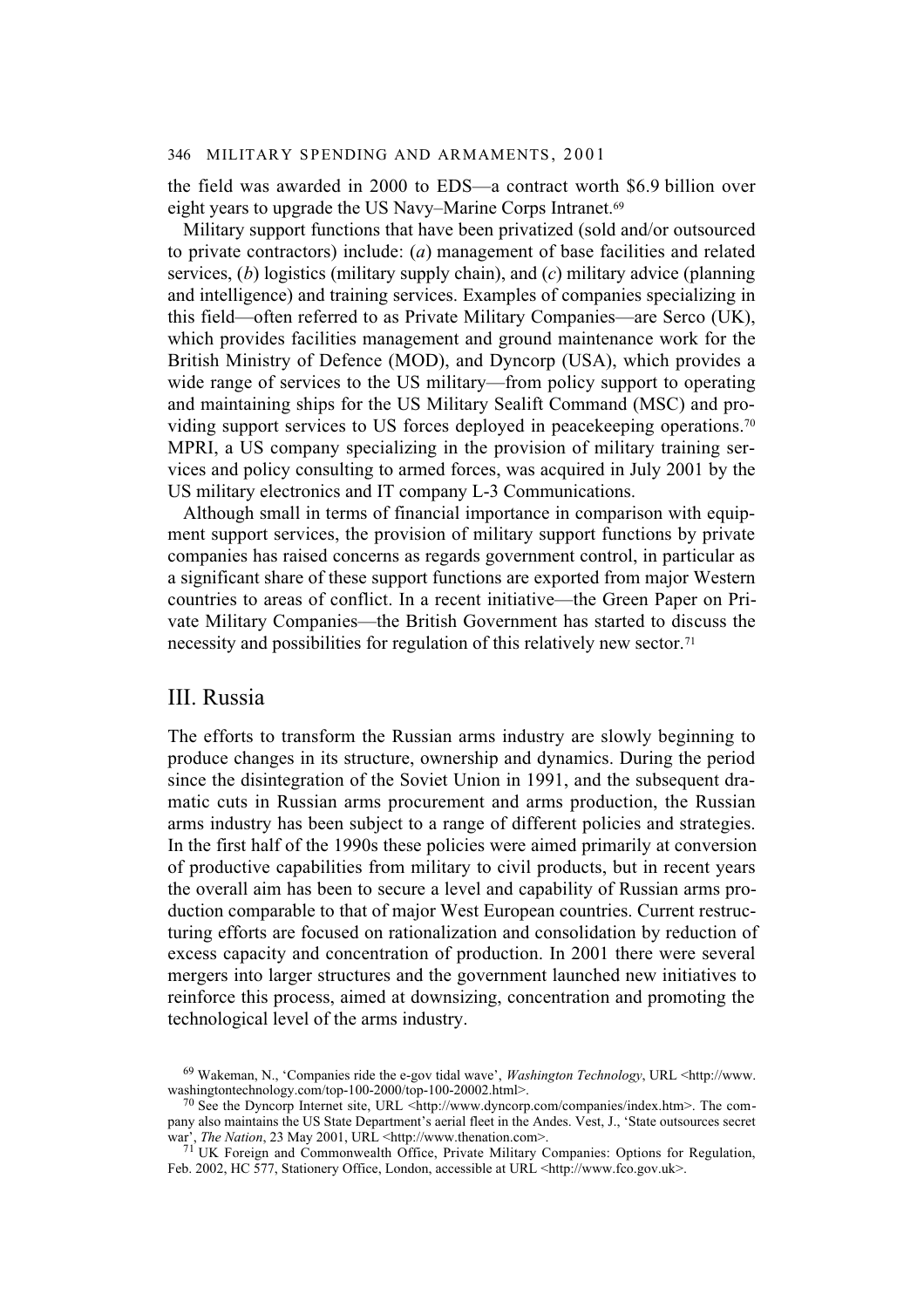# **Quantitative trends**

Russian arms production has been increasing since 1998. Official statistics on output trends in the Russian defence industrial complex (DIC)for the period 1991–2000 show a reduction in the index numbers for military output by more than 90 per cent in 1991–97.72 This was the result of the dramatic drop in domestic procurement of new weapon systems and loss of major arms export markets in the early 1990s. This was followed by an almost doubling of the level in 1997–2000, a very rapid growth but from a low starting point, resulting in a level of Russian military production in 2000 that was only 18 per cent of the Soviet level in 1991 and one-third of the Russian level in 1992.73 The expectations of continued growth, although more moderate, do not seem to have been fulfilled in 2001. While official data for DIC output trends no longer include data for military output, it can be derived from these data that there was a slight decline—by  $1-2$  per cent—in the military output of the DIC in 2001.74 The official value of foreign currency earnings through arms exports increased from \$3.7 billion in 2000 to \$4.4 billion in 2001.75

However, it is still likely that moderate growth in Russian military output will be resumed in 2002, primarily because of the decision in October 2001 to begin a step-by-step increase in Russian procurement of new weapon systems.76 This assessment is supported by the government decision on 17 January 2002 to approve a 40 per cent increase in the defence order for 2002, which is a significant increase also in real terms. The prioritized items were R&D on new generations of military hardware, aircraft manufacturing, communications, spacecraft, strategic forces and weapon systems for the land force and navy.77 Altogether, this suggests that Russian arms production has passed its low point and is set for at least a moderate increase.78

75 Boyle, J., 'Putin announces boom in arms sales', *St Petersburg Times*, 28 Dec. 2001, p. 3.

76 See chapter 6 in this volume.

77 'Minister: Russian Government defense orders to almost double in 2002', Interfax (Moscow), 17 Jan. 2002, in Foreign Broadcast Information Service, *Daily Report–Central Eurasia* (*FBIS-SOV*), FBIS-SOV-2002-0117, 18 Jan. 2002.

 $<sup>72</sup>$  The only available official statistics on Russian arms production are the index numbers on the out-</sup> put of the Russian defence industrial complex. They refer to the defence industrial complex (DIC). It was officially designated the *voyenno-promyshlenny kompleks* (VPK)—now *oboronno-promyshlenny kompleks* (OPK). There are no official data on the amount, in monetary terms, of total national arms production in Russia.

<sup>73</sup> Cooper, J., 'Russian military expenditure and arms production', *SIPRI Yearbook 2001: Armaments, Disarmament and International Security* (Oxford University Press: Oxford, 2001), pp. 311–22.

 $74$  DIC data for 2001 only include figures for its total output and its civilian output. These show a 5% growth in total DIC output for the period Jan.–Nov. 2001 and a growth of 12% for civilian production. Data provided by Alexander Kabanov, deputy head of the Joint department of defence industries of the Russian Ministry of Industry, Science and Technology; 'The Russia's DIC production volume has grown', *Daily Express* (Internet newsletter of the Center for Army Conversion and Disarmament), 27 Dec. 2001, URL <http://www.defense-ua.com/eng/news/?id=1488>. The trend in military output can be derived from these data on the basis that they constitute roughly one-half of total DIC output.

 $^{78}$  A new set of figures was presented in late Dec. 2001 according to which total DIC output was forecast to grow by 16% in 2002, with civilian and military output rising at roughly the same rate. However, this was in comparison with new figures for 2001 (showing an increase of 7.6% in DIC total output, of which 16.5% is civilian output), which makes it difficult to compare with previous statistics. Statement by First Deputy Minister of Science, Industry and Technology, Alexander Brindikov. 'Russian minister expects defence industry production to grow 16 per cent in 2002', Interfax (Moscow), 29 Dec. 2001, in FBIS-SOV-2001-1229, 31 Dec. 2001.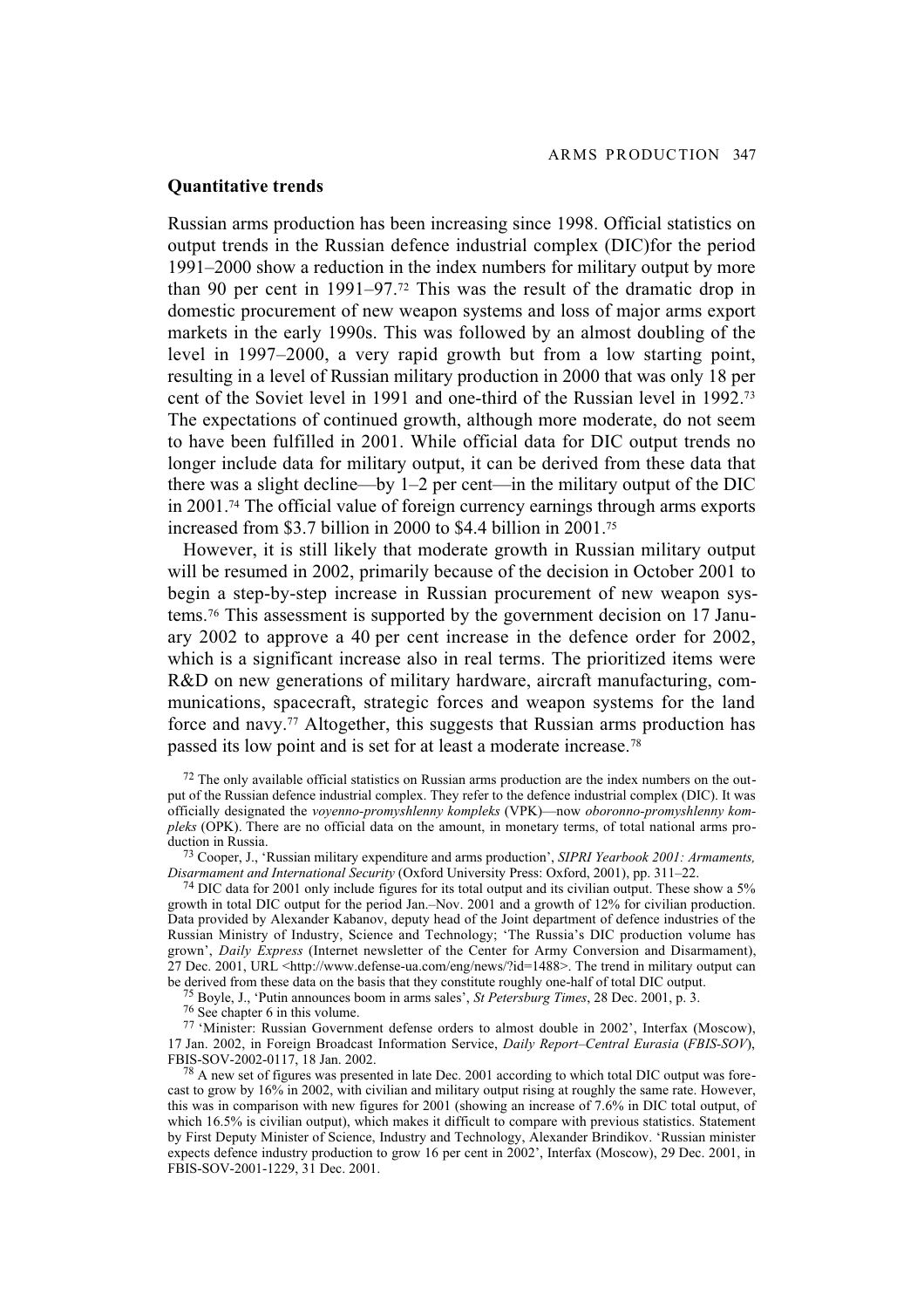# **Privatization of the Russian arms industry**<sup>79</sup>

In the 1990s there was a process of privatization of the Russian arms industry. While most of this process took place during the period 1992–95, it has implications for the structure and dynamics of the Russian arms industry today. The arms-producing enterprises and institutions were privatized according to the same pattern as applied in Russian industry at large, yet, there were great differences in the dynamics and stages of privatization in this sector. It has also been associated with more resistance from actors with vested interests in the status quo—enterprise managers and regional and local governments—as well as with major rivalries between potential private buyers/financiers, which suggests the magnitude of benefits to be gained from acquiring these enterprises.

Privatization of defence enterprises has proceeded according to two different methods in two major stages of relatively short duration. The first stage was concentrated to the second half of 1992 under the decrees of the Yegor Gaidar Government. It included the partial privatization of a considerable number of enterprises, including the Sukhoi design bureau, although the state kept a controlling share. The second stage was based on the system of voucher privatization (large-scale privatization for checks), initiated by Chairman of the State Property Committee Anatoliy Chubais. The vouchers were distributed in the autumn of 1992 and used for privatization in 1993. Decisions on major defence industry privatization using vouchers were taken from the autumn of 1992 and implemented from 1993. This stage lasted until 1995 when the privatization of arms-producing plants was frozen. This was when the bulk of arms industry privatization took place. It included the privatization of two major military industrial plants—the Krasnoe Sormovo shipbuilding plant in Nizhny Novgorod and the Mil helicopter plant in Moscow. During this time two banks, ONEXIMbank and Incombank, became the largest non-state actors in the process of defence industry restructuring and began an intensive battle to gain control over the Sukhoi design bureau and two major shipyards in St Petersburg—Severnaya Verf and Baltiyskiy Zavod.

After the suspension of privatization of the arms industry in 1995 the large banking–industrial empires began a redivision of military–industrial property. This led to an intense tug-of-war in 1997 between, on the one hand, the financial and industrial groups owned by the Russian oligarchs and, on the other hand, the emerging hegemony of the ONEXIMbank, in particular for access to the enterprises with large export orders or in anticipation of such orders. ONEXIMbank won control over several major companies—including the

<sup>&</sup>lt;sup>79</sup> This section is based partly on an unpublished background paper by Makienko, K. and Pukhov, R., 'Privatization in the Russian defence industry: the situation in 2001', Centre for Analysis of Strategies and Technologies (CAST), Moscow, 24 Dec. 2001. See also Pukhov, R., 'MiG design and production system: post-Soviet transformations', *Eksport Vooruzheniy*, no. 2(24), (Mar./Apr. 2001), pp. 25–33; and Pukhov, R., 'Sukhoi Group: post-Soviet transformation', *Eksport Vooruzheniy*, no. 3(25), (May/June 2001), pp. 21–27.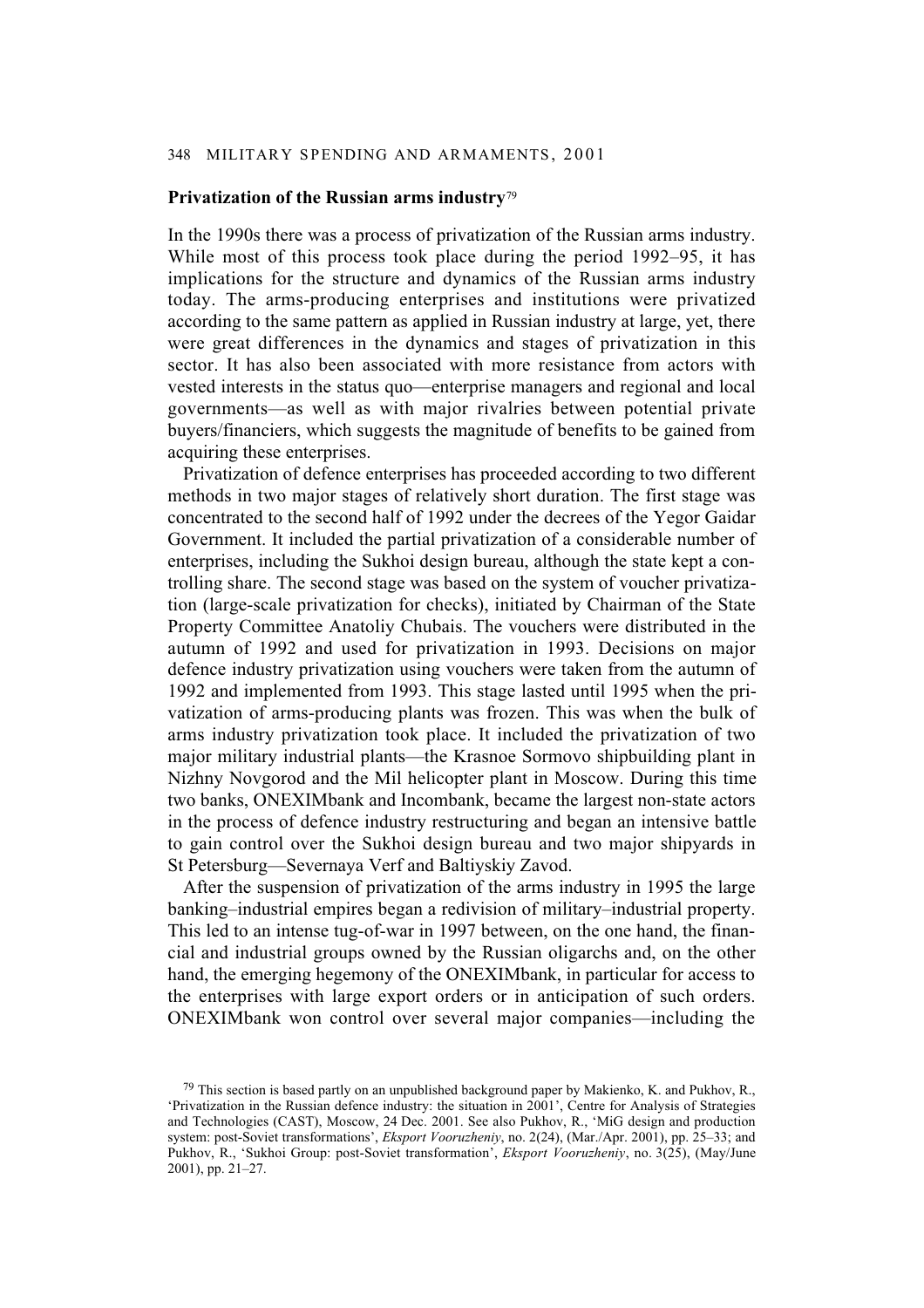| Type of enterprise | Number of<br>enterprises | <b>Share</b> | Share of DIC<br>production | Share of DIC<br>employment |
|--------------------|--------------------------|--------------|----------------------------|----------------------------|
| State-owned        | 701                      | 43.0         | 46.0                       | 49.7                       |
| JSC(S)             | 470                      | 28.8         | 34.0                       | 34.7                       |
| JSC(P)             | 460                      | 28.2         | <i>20.0</i>                | 15.6                       |
| <b>Total</b>       | 1631                     | <i>100.0</i> | <i>100.0</i>               | <i><b>100.0</b></i>        |

**Table 7.8.** Ownership in the Russian arms industry, as of 31 December 2000 Figures in italics are percentages.

 $JSC(S) = State-ovned joint stock company$ ;  $JSC = privatized joint stock company$ .

*Sources*: Number and share of enterprises: URL <http://i.vpk.ru/rest/vlast>; share of production: URL <http://i.vpk.ru/vpkrus>; and share of employment: URL <http://i.vpk.ru/rest/ vpkrus/kadri>.

Severnaya Verf, which some months later received a major contract worth \$1 billion for the construction of two Sovremenny Class destroyers for China—and over Baltiyskiy Zavod, another shipyard that had a defence order worth up to \$1 billion for the construction of three frigates for India.

The current structure of the private arms industry in Russia has emerged as the result of this tough rivalry between oligarchic empires to redistribute privatized property and from the financial crisis of 1998 that disrupted the financial–industrial groups. In aerospace, the major non-state owner is the Kaskol Group, which has a controlling share in the Gidromash plant, the sole Russian designer and manufacturer of aircraft undercarriages. It also has a minority stake (38 per cent) in the Sokol aircraft manufacturing plant in Nizhny Novgorod, which builds MiG combat aircraft and trainer aircraft. In shipbuilding, the largest non-state owners are the New Programs and Concepts (NPC) holding company (which inherited the arms-producing assets of ONEXIMbank) and the IST Group, which has a controlling share in Baltiyskiy Zavod.

However, the largest increasingly active, and most successful players in the non-state sector of the Russian arms industry are the company managers, who in the process of privatization became owners of the facilities of which they were the managers. The best examples of this are the owners of the IAIA and the Rybinsk Motors plant, who initiated the mergers, until then a prerogative of the government, when they acquired the Russian Avionics and the Lyulka– Saturn design bureau in 2001. A third category of potential non-state owners was introduced in 2001, when President Vladimir Putin announced the possibility of foreign investment in the Russian defence industry.<sup>80</sup>

Of the 1631 enterprises of the Russian DIC at the end of 2000, 28 per cent were completely privatized joint stock companies and 29 per cent were partly privatized joint stock companies (table 7.8). The remaining 43 per cent were

<sup>80 &#</sup>x27;Foreigners in our defense sector?', *Moscow News,* 7–13 Nov. 2001, p. 7.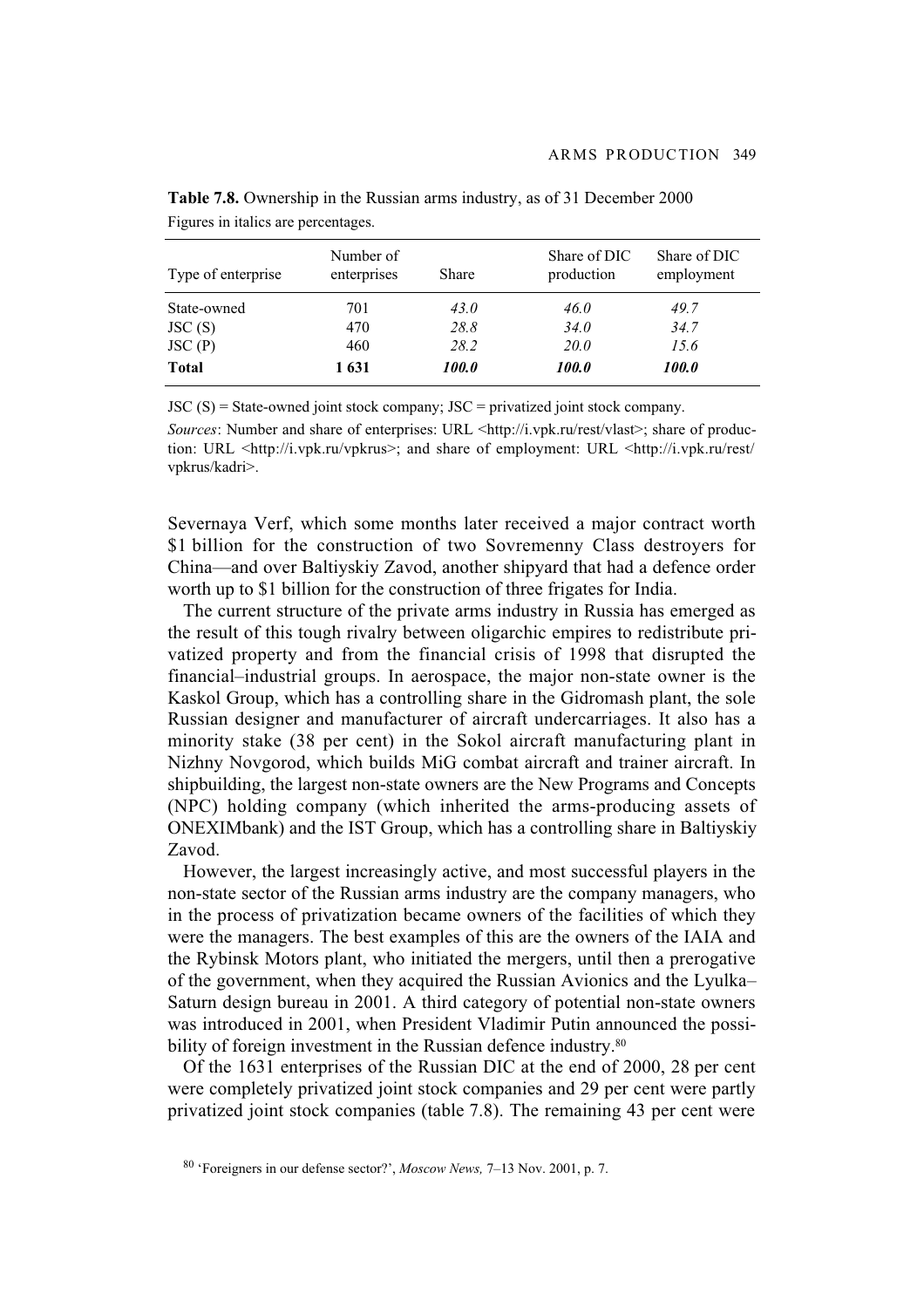#### **Table 7.9.** Major arms-producing companies in Russia, 2000

This is a tentative list of the 20 largest arms-producing companies in Russia. Data on arms sales are to a large extent based on estimated ranges of the share of arms sales in total sales. Figures are in million roubles and percentages. Companies are ranked in order of their estimated arms sales in 2000.

| Company (parent)          | Ownership<br>type $a$ | Sector <sup>b</sup> | Arms<br>sales            | Arms<br>share<br>$(\%)$ | Export<br>share<br>$(\%)$ | Employ-<br>ment |
|---------------------------|-----------------------|---------------------|--------------------------|-------------------------|---------------------------|-----------------|
| 1. PK Antey               | <b>State</b>          | El Mi               | 12 770                   | 99                      | 99                        | 50 000          |
| 2. KnAAPO                 | <b>State</b>          | Ac                  | $>$ 11 400               | > 90                    | 95                        | 18850           |
| 3. Severnaya Verf         | Private               | Sh                  | 10 500                   | 70                      | 68                        | 3 500           |
| 4. Baltiyskiy Zavod (IST) | Private               | Sh                  | 6 500                    | 99                      | 96                        | 6 100           |
| 5. IAIA                   | Semi-private          | Ac                  | 4 9 5 0                  | 96                      | 96                        | 13814           |
| 6. Avitek                 | <b>State</b>          | Ac Mi               | > 4200                   | > 90                    | $\ddot{\phantom{a}}$      | 7 200           |
| 7. Progress               | Semi-state            | Ac Mi               | 3 9 2 0                  | 99                      | 96                        | 4 2 9 4         |
| 8. UMPO                   | <b>State</b>          | Eng                 | $>$ 3 160                | > 70                    | $\ddot{\phantom{0}}$      | 20 172          |
| 9. RAC MiG                | <b>State</b>          | Ac                  | 2 900                    | 100                     | 99                        | 18 000          |
| 10. Defense Systems       |                       |                     |                          |                         |                           |                 |
| Group                     | <b>State</b>          | El Mi               | [> 2, 650]               | $\triangleright$ 90]    | $\ddot{\phantom{a}}$      | 15 181          |
| 11. Zvezda-Strela         | <b>State</b>          | Mi                  | $> 2,600$ ]              | $\triangleright$ 90]    | $\ddot{\phantom{a}}$      | 1800            |
| 12. Izhmash Group         | Semi-state            | SA/A                | $< 2400$ ]               | $\sqrt{50}$             | 26                        | 25 400          |
| 13. Pirometr (K'AO')      | Private               | Εl                  | $>1800$ ]                | $\triangleright$ 70]    | $\ddotsc$                 | 600             |
| 14. Kazan Helicopters $c$ | Private               | Ac                  | [1 500]                  | [100]                   | 72                        | 7 2 8 8         |
| 15. Rostvertol (Kaskol)   | Private               | Ac                  | [>1, 300]                | $\Gamma$ 90]            | $\ddot{\phantom{a}}$      | 7058            |
| 16. Sokol (Kaskol)        | Semi-private          | Ac                  | [>1 200]                 | $\Gamma$ 90]            | $\ddot{\phantom{a}}$      | 10 000          |
| 17. Uralvaonzavod         | <b>State</b>          | MV                  | [1 200]                  | [30]                    | $\ddot{\phantom{a}}$      | 28 9 93         |
| 18. Degtyarev (MDM)       | Private               |                     | Mi SA/A $\lceil$ > 1 170 | $\triangleright$ 70]    | $\ddot{\phantom{0}}$      | 15 368          |
| 19. ALMAZ(OMZ)            | Private               | Sh                  | 870                      | 97                      | 99                        | 1 0 7 6         |
| 20. Zvezdochka            | <b>State</b>          | Sh                  | [> 750]                  | $\sqrt{}90$             | . .                       | 8 7 3 5         |

*<sup>a</sup>* Semi-private = open joint stock company for which the state has a share package but not a control share; semi-state = open joint stock company with state capital control share.

*<sup>b</sup>* For sector codes, see appendix 7A.

*<sup>c</sup>* All helicopters produced by Kazan helicopters are dual use, here categorized as military.

*Sources*: Data provided by the Centre for Analysis of Strategies and Technologies (CAST), URL<http://www.cast.ru/english/index.html>, Moscow, processed in cooperation with SIPRI with comments by Julian Cooper, Center for Russian and East European Studies (CREES), University of Birmingham. See also appendix 7A, table 7A.3.

still state-owned enterprises, about two-thirds of which were prohibited from privatization.81 The state-owned companies account not only for a proportionately higher share of production and employment in the DIC, but they also manage the prioritized domestic procurement programmes, such as the Topol-M missiles and the nuclear submarines.

Among the 20 largest companies, the degree of privatization was slightly higher: 7 of these were privately controlled companies in 2000; 9 were under continued state control; and the remaining 4 were semi-state or semi-private

<sup>81 &#</sup>x27;Russia approves plan to trim defense industry', *Defense News,* 5–11 Nov. 2001, p. 18.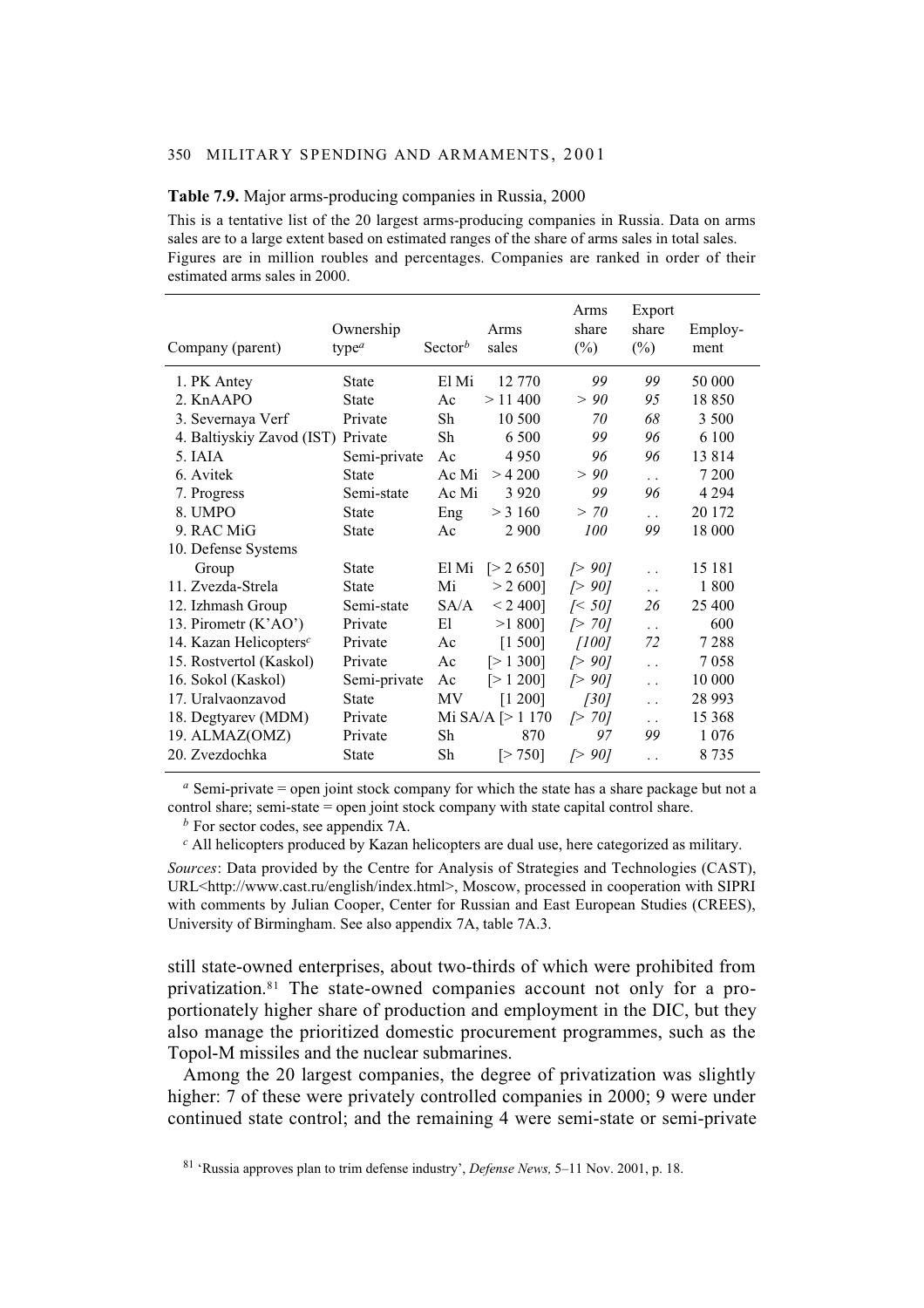companies (table 7.9). The dependence on arms sales is in general very high. In 14 of the top 20 companies arms sales accounted for 90 per cent or more of their total sales in 2000 and only 1 of these had an arms sales share lower than 50 per cent (table 7.9). Privately owned arms producing companies tend to differ from state-owned enterprises in three ways: first, they appear to be more inclined to diversify into civilian products; second, they display a higher degree of transparency of financial information, since this is a requirement for their access to financial instruments; and third, they are more successful at corporate restructuring and the formation of international alliances.

## **Industrial structure**

The Russian arms industry is still characterized by an extreme degree of over-capacity and a strong dependence on exports, both of which are primarily the result of the collapse of domestic arms procurement that began in 1992. The DIC employs a total of almost 2 million people, and reportedly operates at only 20 per cent of manufacturing capacity.82

While reliable data are difficult to obtain, a comparison which illustrates the magnitude of the problem of excess capacity was provided in 2001, according to which the Russian aerospace (including missile and space) sector employs over 800 000 people and has an annual production volume of roughly \$2 billion. The comparable sector in Western Europe has a combined employment of 98 000 persons and annual production of \$22 billion.83

There have been several attempts to speed up the restructuring of the Russian arms industry. The process has been slow, however, and met by resistance from actors with a vested interest in the status quo, including company managers and regional governments. A new plan for the development of the DIC for the period to 2010 was adopted by the government on 30 October 2001.84 Its aim to give top priority to arms production, and it includes measures to concentrate the industry into new, more competitive structures in order to develop new technology and joint marketing. According to the plan, approximately one-half of the defence enterprises will be merged into not more than 50 holding companies and the rest left without support and thus expected to close down.

A number of company mergers took place in 2001, most of which are associated with the production of the Su-27 family of combat aircraft. These include the merger of 20 aviation-related companies into one avionics company (Aerospace Equipment), which reportedly accounts for 60 per cent of the domestic military avionics market;<sup>85</sup> the decision to merge seven design and production companies into another major aviation holding company (Scientific Produc-

<sup>82 &#</sup>x27;Russia approves plan to trim defense industry' (note 81).

<sup>83 &#</sup>x27;Getting to grips with Russia's reforms', *Interavia*, Nov. 2001, p. 12.

<sup>84 &#</sup>x27;The fundamentals of RF policy on the development of the Defence Industrial Complex in the period to 2010 and beyond', was adopted on 30 Oct. 2001 in a joint session of the State Council Presidium and the Security Council of the Russian Federation. 'Foreigners in our defense sector?' (note 80).

<sup>85</sup> Kozyrev, M., 'Rynok avioniki peredelyat' [Market of avionics will be redivided], *Vedenosti Daily,* 20 July 2001.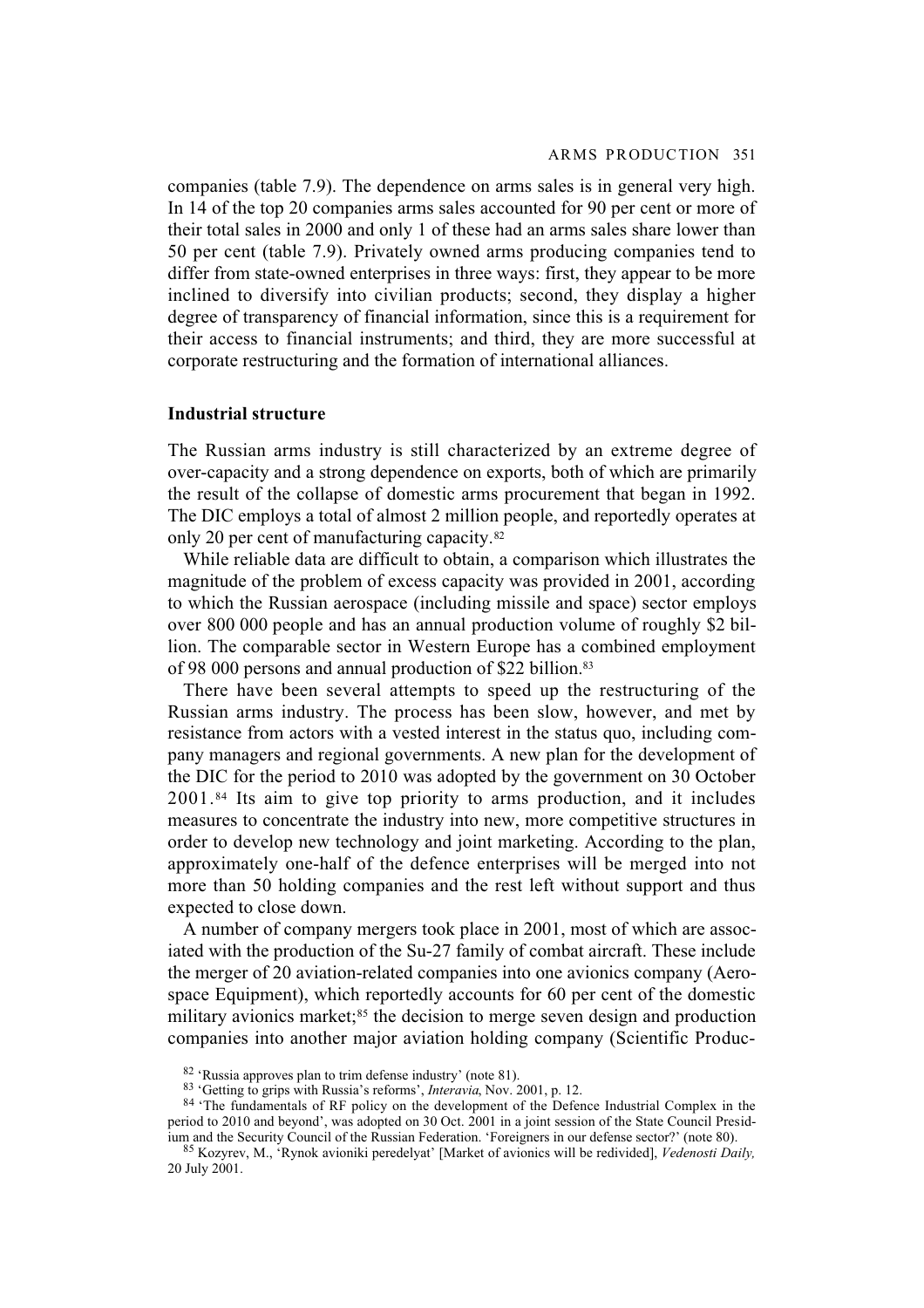tion Center Tekhnokompleks);<sup>86</sup> the merger of two major aero-engine companies into what became the first Russian integrated research and production association (NPO Saturn); and the decision in October 2001 to merge the major parts of the Sukhoi design bureau and two aircraft manufacturing companies (KnAAPO and NAPA) into one holding company (Sukhoi Aviation).<sup>87</sup>

Russian defence industrial policy continues to be strongly focused on arms exports because export revenues are seen as the only feasible option for obtaining the investment finance required for the necessary restructuring of the arms industry. Exports accounted for over 60 per cent of total military output in 2000.88 Among the top 20 Russian arms-producing companies the export share is significantly higher. Of the 10 companies which provide export data, seven companies had a share of exports in total sales higher than 90 per cent (table 7.9).

In sum, the Russian arms industry is still characterized by an extremely high degree of over-capacity, a low degree of civilian production and a very high dependence on arms exports. The level of military output has been increasing since 1998 and continued, although moderate, growth is probable as the result of plans for increasing domestic procurement and a relatively large stock of export orders. Thus, it appears that the free fall of Russian arms production has been halted and that this will lead to an increased rate of consolidation of the industry, as was reflected in the concentration of the arms industry during 2001. There is an increasing rate of private ownership and control in the industry, primarily by banks but also by company directors, and there may even be some opening up towards foreign investment in the Russian arms industry. These trends will probably change the dynamics of Russian arms production in the direction of increased commercialization, and private sector interests, similar to those prevailing in the West.

# IV. Conclusions

The arms industry entered a state of profound restructuring after the cold war. In the first half of the 1990s the arms industry experienced a significant cutback in orders, both domestically and from foreign governments. The level of arms production declined significantly in all major arms-producing countries.

Since the mid-1990s the main goal of the large arms-producing companies that emerged from the process of concentration has been to grow in size and to improve their capability to acquire arms procurement contracts, through takeovers, mergers, joint ventures and other forms of company-to-company cooperation, both nationally and internationally. These developments combined with the processes of commercialization and privatization are resulting in fundamental changes in the global system of arms production and arms trade.

The increasing commercialization of arms production is a result of changes in technology but also of the privatization of the ownership of the arms indus-

<sup>86</sup> Kozyrev (note 85).

<sup>87 &#</sup>x27;Russia approves plan to trim defense industry' (note 81).

<sup>88</sup> Cooper (note 73), table 4E.3, p. 319.